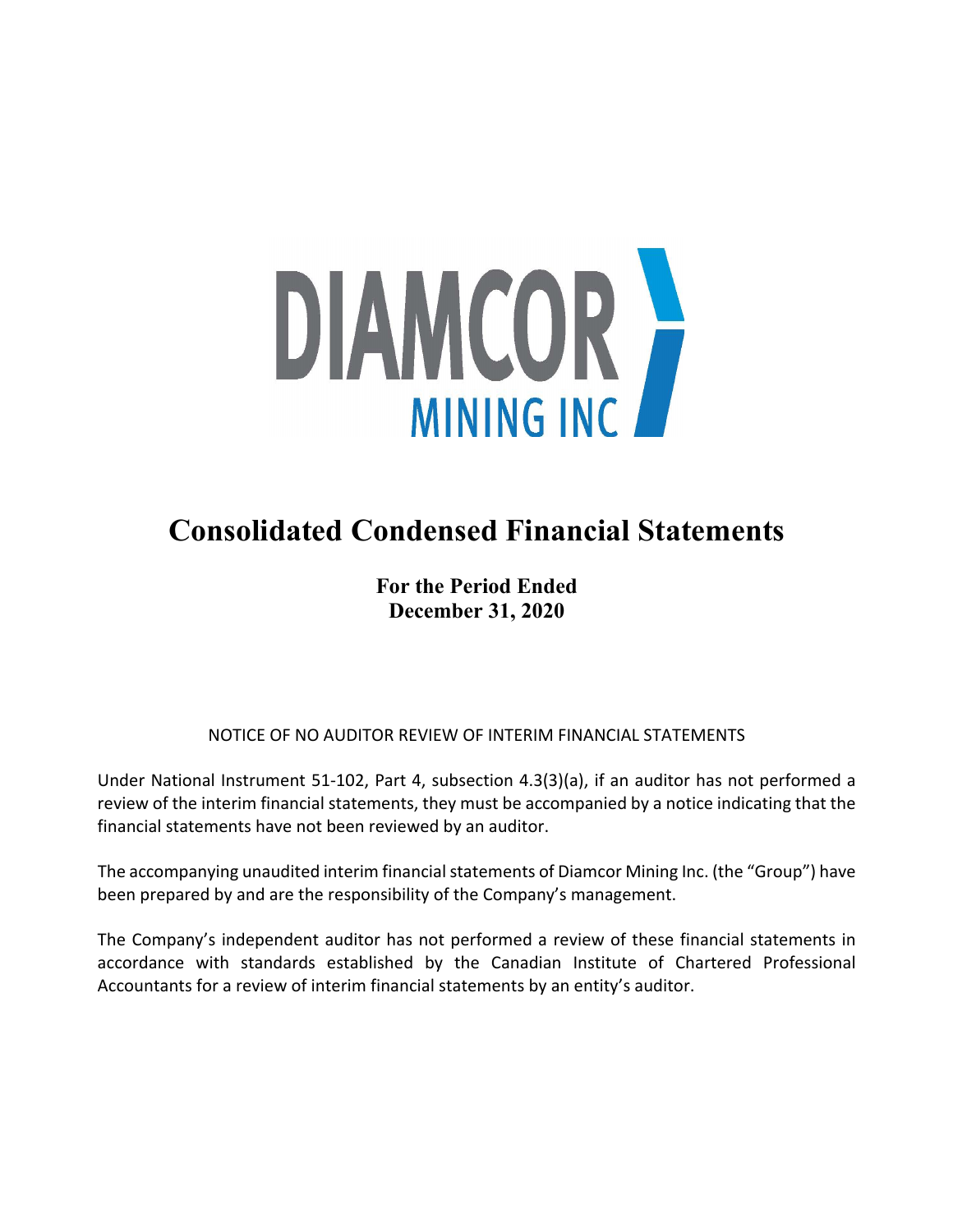## **Diamcor Mining Inc. Consolidated Statements of Financial Position**

| As at:                                                 | December 31        | March 31          |
|--------------------------------------------------------|--------------------|-------------------|
|                                                        | 2020               | 2020              |
|                                                        | unaudited          | audited           |
| <b>ASSETS</b>                                          |                    |                   |
| <b>CURRENT</b>                                         |                    |                   |
| Cash and cash equivalents                              | \$<br>215,734 \$   | 32,087            |
| Accounts receivable (Note 10a)                         | 80,714             | 513,748           |
| Inventory (Note 2.3)                                   | 348,777            | 312,426           |
| Prepaids                                               | 93,009             | 36,992            |
|                                                        | 738,234            | 895,253           |
| <b>NON CURRENT</b>                                     |                    |                   |
| Restricted cash (Note 14)                              | 624,960            | 622,613           |
| Property, plant and equipment (Note 3)                 | 6,964,298          | 7,501,182         |
| <b>Total assets</b>                                    | \$<br>8,327,492    | \$<br>9,019,048   |
|                                                        |                    |                   |
| <b>LIABILITIES</b>                                     |                    |                   |
| <b>CURRENT</b>                                         |                    |                   |
| Accounts payable (Note 13)                             | \$<br>579,474      | - \$<br>1,050,558 |
| Loan Deposits                                          | 370,000            |                   |
| Short term debt (Note 4)                               | 145,129            | 1,482,494         |
| Current portion of long-term debt (Note 4)             | 5,376,395          | 5,320,368         |
|                                                        | 6,470,998          | 7,853,420         |
| <b>NON CURRENT</b>                                     |                    |                   |
| Deferred tax liablity                                  | 320,345            | 319,142           |
| Decommissioning liability (Note 5)                     | 420,072            | 375,481           |
| Long-term debt (Note 4)                                | 4,232,716          | 1,314,677         |
| Due to Nozala Investments (Note 4)                     | 1,756,447          | 1,620,270         |
| <b>Total liabilities</b>                               | 13,200,578         | 11,482,990        |
|                                                        |                    |                   |
| <b>SHAREHOLDERS' EQUITY</b>                            | 34,439,749         | 34, 195, 377      |
| Share capital (Note 6)<br>Contributed surplus (Note 7) | 13,923,646         | 13,390,142        |
| Warrants (Note 6)                                      | 658,548            | 958,759           |
| Accumulated other comprehensive loss                   | (8,726,454)        | (8,616,525)       |
| Deficit                                                | (41, 206, 756)     | (38, 682, 195)    |
| Total equity                                           | (911, 267)         | 1,245,558         |
| Non-controlling interests (Note 15)                    | (3,961,819)        | (3,709,500)       |
| (Deficit) equity attributable to owners of the parent  | (4,873,086)        | (2,463,942)       |
| Total liabilities and shareholders' equity             | \$<br>8,327,492 \$ | 9,019,048         |
|                                                        |                    |                   |
| <b>GOING CONCERN (Note 1)</b>                          |                    |                   |
| <b>COMMITMENTS</b> (Note 12)                           |                    |                   |
|                                                        |                    |                   |
| <b>SUBSEQUENT EVENTS (Note 16)</b>                     |                    |                   |
|                                                        |                    |                   |

On behalf of the board "Dean Taylor" **Director** Director "Sheldon Nelson" Director

The accompanying notes are an integral part of these consolidated financial statements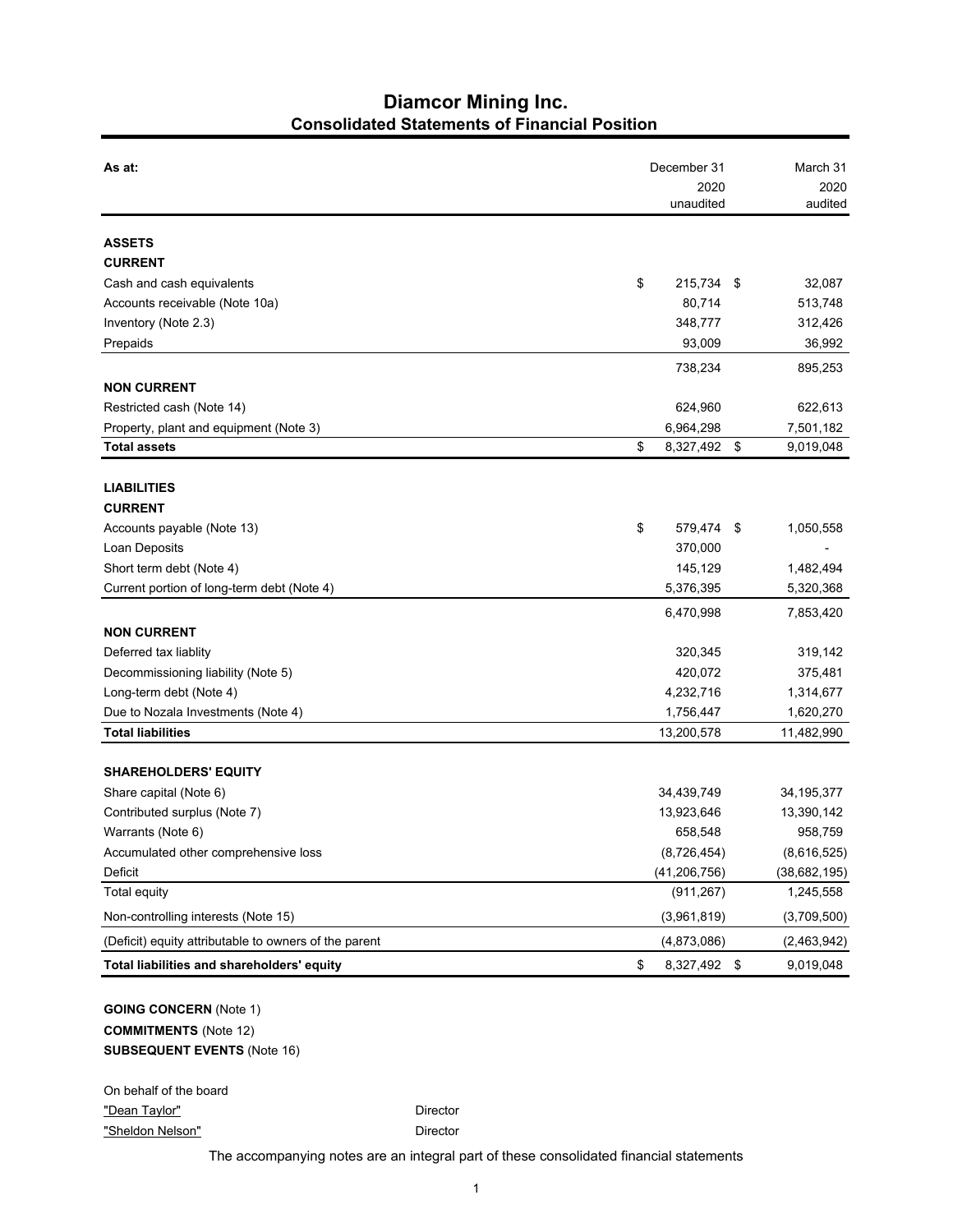|                                                         | For the                                 | For the                                 | For the                                | For the                                |
|---------------------------------------------------------|-----------------------------------------|-----------------------------------------|----------------------------------------|----------------------------------------|
|                                                         | three months ended<br>December 31, 2020 | three months ended<br>December 31, 2019 | nine months ended<br>December 31, 2020 | nine months ended<br>December 31, 2019 |
| <b>SALES</b>                                            | \$<br>137,565 \$                        | 1,867,873 \$                            | 476,845 \$                             | 3,752,570                              |
| <b>OPERATING EXPENSES</b>                               | 333,972                                 | 1,646,362                               | 786,254                                | 3,023,785                              |
| <b>GROSS MARGIN</b>                                     | \$<br>$(196, 407)$ \$                   | 221,511                                 | (309, 409)                             | 728,785                                |
|                                                         |                                         |                                         |                                        |                                        |
| <b>GENERAL AND ADMINISTRATIVE EXPENSES</b>              |                                         |                                         |                                        |                                        |
| Accretion and depreciation (Note 3 and 5)               | 317,803<br>117,700                      | 228,612<br>55,595                       | 660,890<br>157,700                     | 692,981<br>228.595                     |
| Consulting fees<br>Insurance                            | 27,703                                  | 22,466                                  | 74,603                                 | 61,986                                 |
| Interest and bank charges                               | 313,955                                 | 198,696                                 | 849,472                                | 516,449                                |
| Office                                                  | 63,041                                  | 40,819                                  | 168,681                                | 103,213                                |
| Professional fees                                       | (13,692)                                | 81,729                                  | 130,562                                | 271,788                                |
| Promotion and investor relations                        | 49,076                                  | 15,855                                  | 77,034                                 | 58,084                                 |
| Salaries and wages                                      | 305,437                                 | 131,178                                 | 305,491                                | 519,342                                |
| Share based compensation                                |                                         | 670.190                                 | $\blacksquare$                         | 670,190                                |
| Transfer agent and regulatory fees                      | 24,763                                  | 7,854                                   | 30,949                                 | 21,540                                 |
| Travel                                                  | 34,808                                  | 38,046                                  | 49,241                                 | 111,875                                |
|                                                         | 1,240,594                               | 1,491,040                               | 2,504,623                              | 3,256,043                              |
| (LOSS) FROM OPERATIONS                                  | \$<br>$(1,437,001)$ \$                  | (1, 269, 529)                           | (2,814,032)                            | (2,527,258)                            |
| <b>OTHER INCOME AND EXPENSES</b>                        |                                         |                                         |                                        |                                        |
| Interest and other income                               | 6,978                                   | 11,598                                  | 17,923                                 | 35,527                                 |
| Foreign exchange                                        | 12,142                                  | 282                                     | 12,722                                 | (404)                                  |
|                                                         | 19,120                                  | 11,880                                  | 30,645                                 | 35,123                                 |
| <b>NET (LOSS) FOR THE PERIOD</b>                        | \$<br>$(1,417,881)$ \$                  | $(1,257,649)$ \$                        | $(2,783,387)$ \$                       | (2, 492, 135)                          |
| <b>OTHER COMPREHENSIVE (LOSS)</b>                       |                                         |                                         |                                        |                                        |
| Items to be reclassified subsequently to profit or loss |                                         |                                         |                                        |                                        |
| Foreign currency translation loss                       | \$<br>$(89, 504)$ \$                    | 356,472                                 | (103, 422)                             | 68,312                                 |
| TOTAL COMPREHENSIVE (LOSS) FOR THE PERIOD               | \$<br>$(1,507,385)$ \$                  | $(901, 177)$ \$                         | $(2,886,809)$ \$                       | (2, 423, 823)                          |
|                                                         |                                         |                                         |                                        |                                        |
| Total net (loss) attributable to:                       |                                         |                                         |                                        |                                        |
| Non-controlling interests                               | \$<br>$(108, 569)$ \$                   | $1,126$ \$                              | $(258, 825)$ \$                        | 20,802                                 |
| Equity holders of parent                                | (1,309,312)                             | (1, 258, 775)                           | (2,524,562)                            | (2,512,937)                            |
|                                                         | \$<br>$(1,417,881)$ \$                  | $(1,257,649)$ \$                        | $(2,783,387)$ \$                       | (2, 492, 135)                          |
| Total comprehensive (loss) attributable to:             |                                         |                                         |                                        |                                        |
| Non-controlling interests                               | \$<br>$(116,019)$ \$                    | $(1,480,344)$ \$                        | $(252, 318)$ \$                        | 161,053                                |
| Equity holders of parent                                | \$<br>$(1,391,366)$ \$                  | 579,167                                 | (2,634,491)                            | (2,584,876)                            |
|                                                         | \$<br>$(1,507,385)$ \$                  | $(901, 177)$ \$                         | $(2,886,809)$ \$                       | (2, 423, 823)                          |
|                                                         |                                         |                                         |                                        |                                        |
| Net (loss) per share - basic and diluted (Note 6)       | \$<br>$(0.02)$ \$                       | $(0.02)$ \$                             | $(0.04)$ \$                            | (0.04)                                 |

#### **Diamcor Mining Inc. Consolidated Statements of (Loss) and Comprehensive (Loss)**

The accompanying notes are an integral part of these consolidated financial statements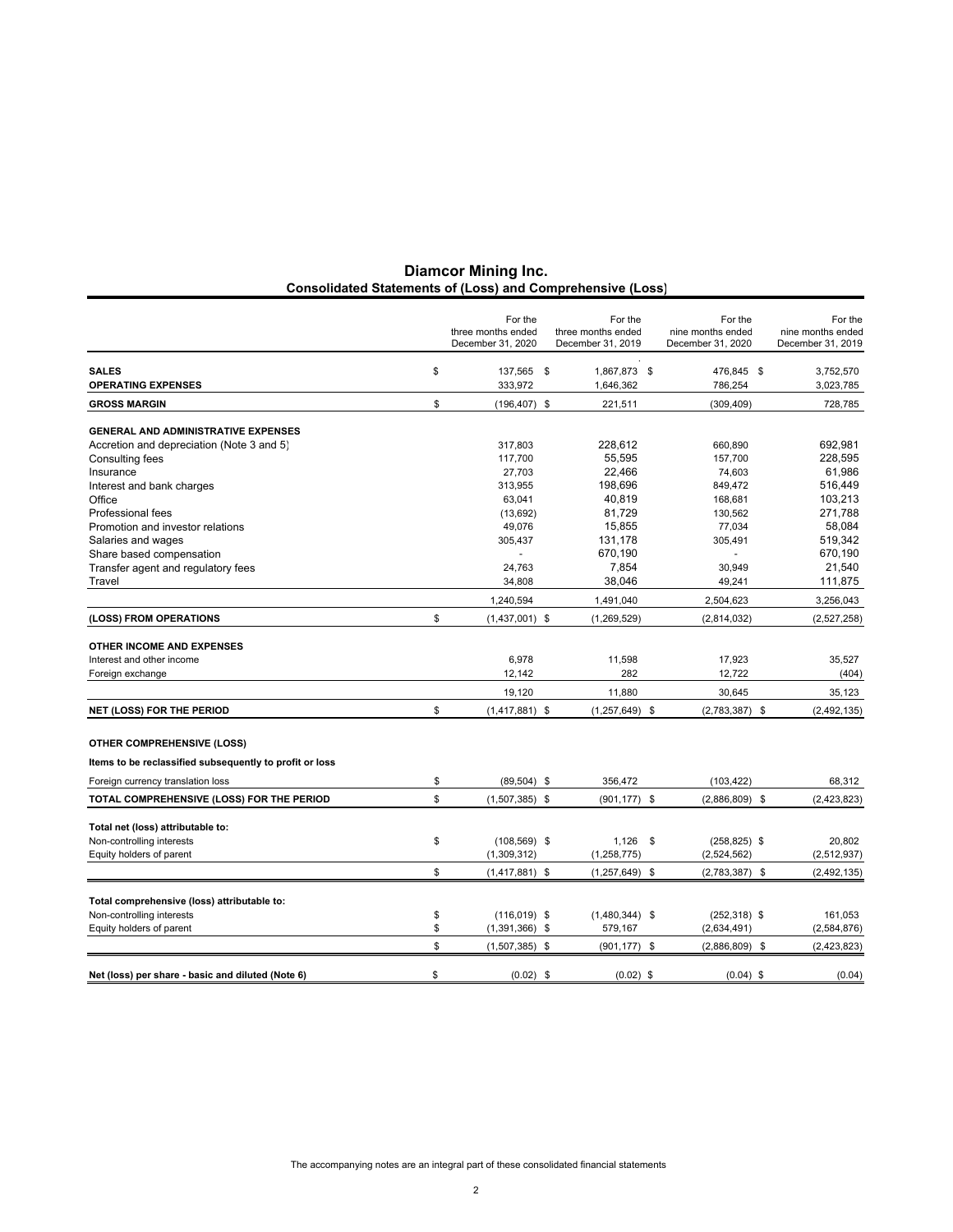|                                                                 | For the                                 | For the                                 | For the                                | For the                                |
|-----------------------------------------------------------------|-----------------------------------------|-----------------------------------------|----------------------------------------|----------------------------------------|
|                                                                 | three months ended<br>December 31, 2020 | three months ended<br>December 31, 2019 | nine months ended<br>December 31, 2020 | nine months ended<br>December 31, 2019 |
| CASH FLOWS (USED IN) OPERATING ACTIVITIES                       |                                         |                                         |                                        |                                        |
| Net (loss) for the period                                       | \$<br>$(1,417,881)$ \$                  | $(1,257,649)$ \$                        | $(2,783,387)$ \$                       | (2,492,135)                            |
| Items not affecting cash                                        |                                         |                                         |                                        |                                        |
| Accretion and depreciation (Note 3 and 5)                       | 317,803                                 | 228,612                                 | 660,890                                | 692,981                                |
| Share based compensation                                        |                                         | 670,190                                 |                                        | 670,190                                |
| Interest on short and long-term debt                            | 246.631                                 | 192.818                                 | 818.597                                | 504.815                                |
|                                                                 | 564.434                                 | 1,091,620                               | 1,479,487                              | 1,867,986                              |
| Changes in non-cash working capital                             |                                         |                                         |                                        |                                        |
| Accounts payable                                                | (276, 816)                              | (494, 784)                              | (532, 920)                             | (774, 375)                             |
| Accounts receivable                                             | (15, 813)                               | 195,485                                 | 446,186                                | 142,867                                |
| Inventory                                                       | (330, 741)                              | 820.582                                 | (38, 220)                              | 467,440                                |
| Short term debt                                                 | 145,129                                 | $\blacksquare$                          | 145,129                                |                                        |
| Prepaids                                                        | (38,960)                                | 21.261                                  | (56, 936)                              | (19, 428)                              |
| Cash flow from (used in) operating activities                   | (1,370,648)                             | 376,515                                 | (1,340,661)                            | (807, 645)                             |
| <b>CASH FLOWS USED IN INVESTING ACTIVITIES</b>                  |                                         |                                         |                                        |                                        |
| Disposal of property, plant and equipment (Note 3               |                                         |                                         |                                        | (52, 406)                              |
| Cash flow used in investing activities                          |                                         |                                         |                                        | (52, 406)                              |
| <b>CASH FLOWS FROM FINANCING ACTIVITIES</b>                     |                                         |                                         |                                        |                                        |
| Deposits                                                        | 370,000                                 |                                         | 370,000                                |                                        |
| Issuance of short term debt                                     |                                         |                                         |                                        | 1,110,280                              |
| Issuance of long term debt                                      | 1,225,034                               |                                         | 1,225,034                              |                                        |
| Proceeds from issuance of units net of issue costs (Note 6)     |                                         |                                         |                                        | 77,721                                 |
| Cash flow generated by financing activities                     | 1,595,034                               |                                         | 1,595,034                              | 1,188,001                              |
|                                                                 |                                         |                                         |                                        |                                        |
| Effect of change in exchange rate for cash and cash equivalents | (45, 186)                               | 235                                     | (70, 726)                              | (13, 215)                              |
| (Decrease) increase in cash and cash equivalents                | 179,200                                 | 376,750                                 | 183,647                                | 314,735                                |
| Cash and cash equivalents - beginning of year                   | 36.534                                  | 77.065                                  | 32,087                                 | 139,080                                |
| Cash and cash equivalents - end of period                       | \$<br>215,734                           | \$<br>453,815                           | \$<br>215,734                          | \$<br>453,815                          |

#### **Diamcor Mining Inc. Consolidated Statements of Cash Flows**

The accompanying notes are an integral part of these consolidated financial statements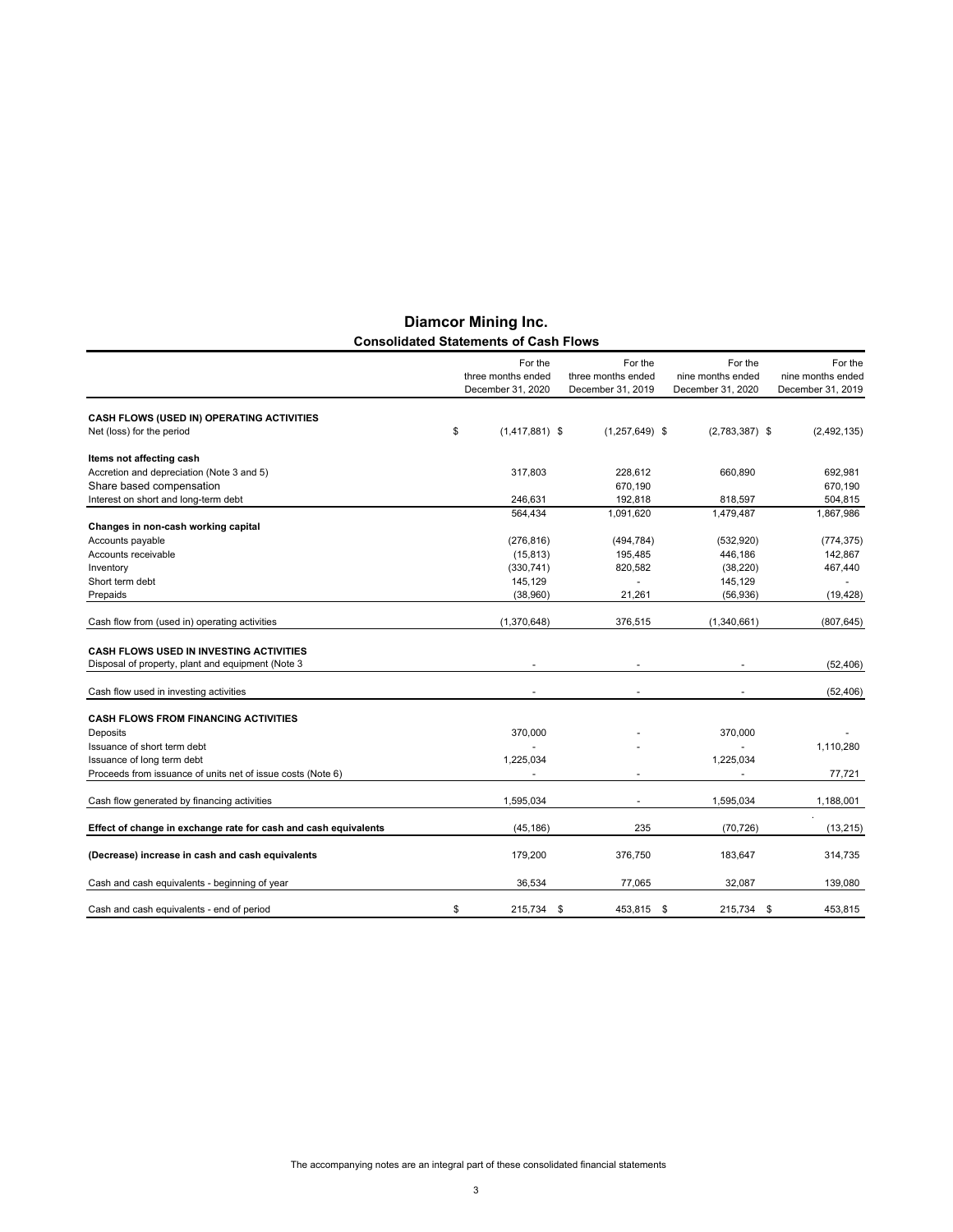#### **Consolidated Statement of Changes in Shareholders' Equity DIAMCOR MINING INC.**

|                                     |     | Share Capital | Contributed<br>Surplus |     | Warrants      | Accumulated<br>Other<br>Comprehensive<br>Loss | Deficit             |      | Non-Controlling<br>Interests | Total<br>Shareholders'<br>(Deficit) Equity |
|-------------------------------------|-----|---------------|------------------------|-----|---------------|-----------------------------------------------|---------------------|------|------------------------------|--------------------------------------------|
| Balance - March 31, 2019            | \$  | 34,074,691    | \$<br>11,571,195       | \$. | 2,090,956     | \$<br>$(6,825,142)$ \$                        | $(35, 225, 721)$ \$ |      | $(4,761,550)$ \$             | 924,429                                    |
| Short term loan (Note 6)            |     | 120,686       |                        |     |               |                                               |                     |      |                              | 120,686                                    |
| issuance of warrants (Note 6)       |     |               |                        |     | 16,560        |                                               |                     |      |                              | 16,560                                     |
| Expiry of warrants (Note 6)         |     |               | 1,148,757              |     | (1, 148, 757) |                                               |                     |      |                              |                                            |
| Issuance of options                 |     |               | 670,190                |     |               | $\overline{\phantom{a}}$                      |                     |      |                              | 670,190                                    |
| Net income (loss) for the period    |     |               |                        |     |               |                                               | (3,456,473)         |      | (113,990)                    | (3,570,463)                                |
| Translation of foreign subsidiaries |     |               |                        |     |               | (1,791,383)                                   |                     |      | 1,166,039                    | (625, 344)                                 |
| Balance - March 31, 2020            | \$  | 34, 195, 377  | \$<br>13,390,142       | \$  | 958,759       | \$<br>$(8,616,525)$ \$                        | (38, 682, 194)      | - \$ | $(3,709,501)$ \$             | (2,463,942)                                |
| Convertible debt (Note 6)           |     | 244,372       |                        |     |               |                                               |                     |      |                              | 244,372                                    |
| issuance of warrants (Note 6)       |     |               |                        |     | 233,293       |                                               |                     |      |                              | 233,293                                    |
| Expiry of warrants (Note 6)         |     |               | 533,504                |     | (533, 504)    | ٠                                             |                     |      |                              | ۰                                          |
| Net income (loss) for the period    |     |               |                        |     |               |                                               | (2,524,562)         |      | (258, 825)                   | (2,783,387)                                |
| Translation of foreign subsidiaries |     |               |                        |     |               | (109, 929)                                    |                     |      | 6,507                        | (103, 422)                                 |
| Balance - December 31, 2020         | \$. | 34,439,749    | \$<br>13,923,646       | \$  | 658,548       | \$<br>$(8,726,454)$ \$                        | (41, 206, 756)      | - \$ | $(3,961,819)$ \$             | (4,873,086)                                |
| Balance - December 31, 2019         | \$  | 34,143,033    | \$<br>13,390,142       | \$  | 951,577       | \$<br>$(6,897,080)$ \$                        | (37,738,659)        | \$   | $(4,600,496)$ \$             | (751, 484)                                 |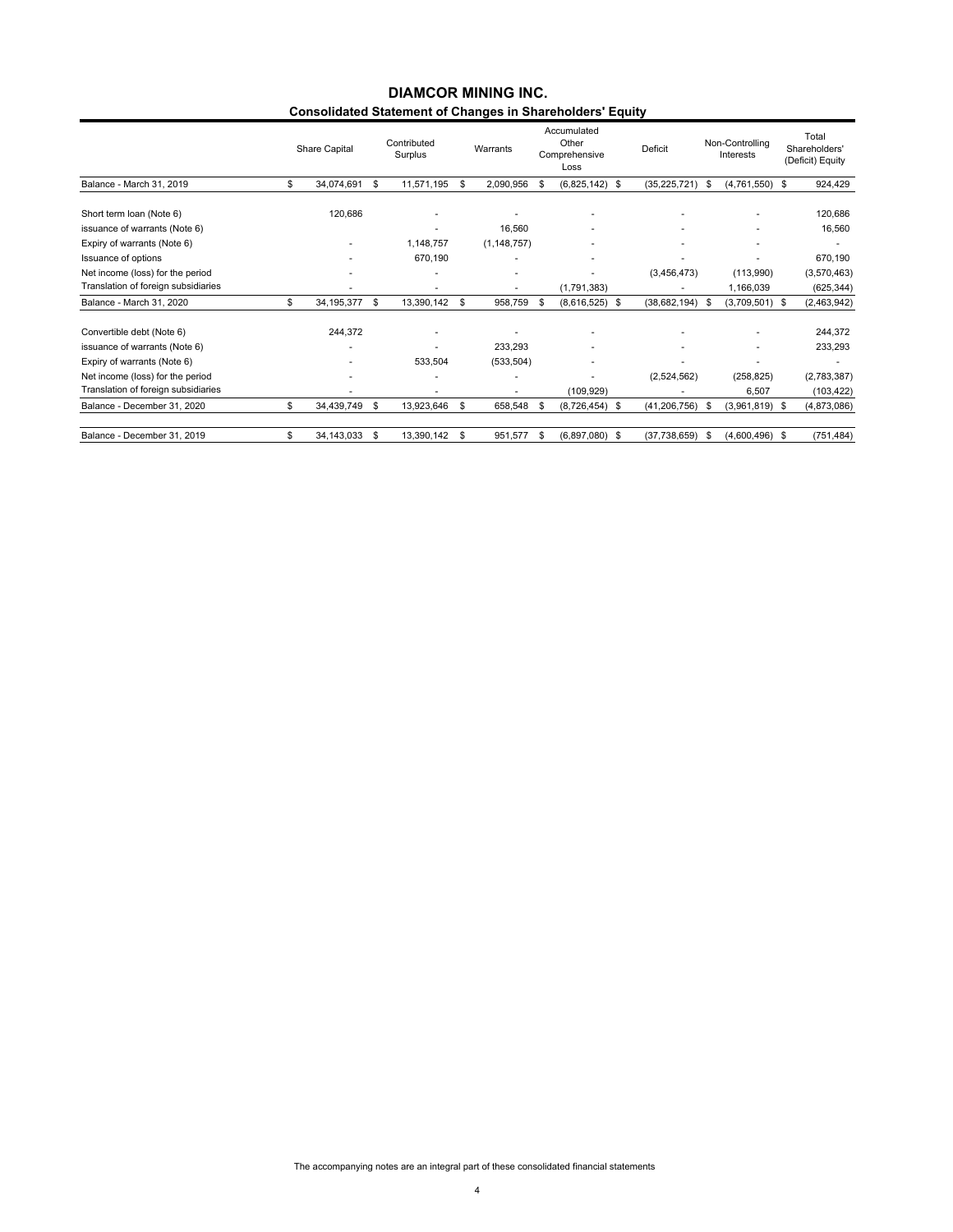#### **1. Nature of Operations and Going Concern**

Diamcor Mining Inc. (the "Company") was incorporated under the Company Act of British Columbia, now the Business Corporations Act (British Columbia). Its principal business activity is the identification, acquisition, exploration, evaluation, operation, and advancement of unique diamond-based resource properties with a specific focus on the mining segment of the diamond industry through its subsidiaries, DMI Minerals South Africa (Pty) Ltd., and DMI Diamonds South Africa (Pty) Ltd. Together with the "Company, (the Group"").

These interim consolidated condensed financial statements were authorized for issuance by the Board of Directors on March 1, 2021. The Company's registered office is 301-1665 Ellis Street, Kelowna, B.C. V1Y 2B3, Canada.

These interim consolidated condensed financial statements have been prepared on a going concern basis, which contemplates the realization of assets and the payment of liabilities in the ordinary course of business. Should the Company be unable to continue as a going concern, it may be unable to realize the carrying value of its assets and to meet its liabilities as they become due. These consolidated financial statements do not reflect the adjustments or reclassification of assets and liabilities, which would be necessary if the Company were unable to continue its operations.

Management routinely plans future activities including forecasting future cash flows for its internal use. Management has reviewed their plan with the Directors and has collectively formed a judgment that the Company has adequate resources to continue as a going concern for the foreseeable future, which Management and the Directors have defined as being at least the next 12 months. In arriving at this judgment, Management has prepared the cash flow projections of the Company, which incorporates a detailed cash flow modeling through the current fiscal year. Directors have reviewed this information provided by Management and have considered the information in relation to the financing uncertainties in the current economic climate and the financial resources available to the Company. The expected cash flows have been modeled based on anticipated revenue streams with debt funding programmed into the model and reducing over time. Sensitivities have been applied to this model in relation to revenues not achieving anticipated levels. Key assumptions used in the future cash flow amounts are selling price and rough diamonds sold in the period and the assumption that the Company will move to full scale operations after completion of trial mining and bulk sampling.

The Directors have considered the: (i) base of investors and debt lenders historically available to the Company; (ii) global capital markets; (iii) sources of Company income; (iv) cash generation and (v) debt amortization levels and the continued deferral of debt payments. Considering the above, Management and Directors are satisfied that the Company has access to adequate resources to continue as a going concern for at least the next 12 months. Factors that may negatively affect the Company's 12-month operating plan includes the following: global trade and tariff disputes, geo-political events and the impact on capital markets, and commodity prices.

The Company has experienced lower than planned revenue combined with operating losses. Management applied significant judgment in arriving at this conclusion including:

- The amount of new sales orders and total revenue to be generated to provide sufficient cash flow to continue to fund operations and other committed expenditure,
- The timing of generating those new sales and the timing of the related cash flow,
- The ability to draw upon existing financing facilities to support ongoing operations; and,
- The assessment of potentially discretionary expenditures that could be delayed in order to manage cash flows.

Given the judgment involved, actual results may lead to a materially different outcome.

#### **2. Basis of Preparation and Statement of Compliance**

The interim consolidated condensed financial statements of the Company have been prepared in accordance with International Financial Reporting Standards ("IFRS") as issued by the International Accounting Standards Board ("IASB") issued and outstanding as of December 31, 2020. The consolidated financial statements have been prepared on a historical cost basis except for certain financial instruments, warrants and stock-based compensation which have been measured at fair value. The consolidated financial statements are presented in Canadian dollars, which is the parent's functional currency.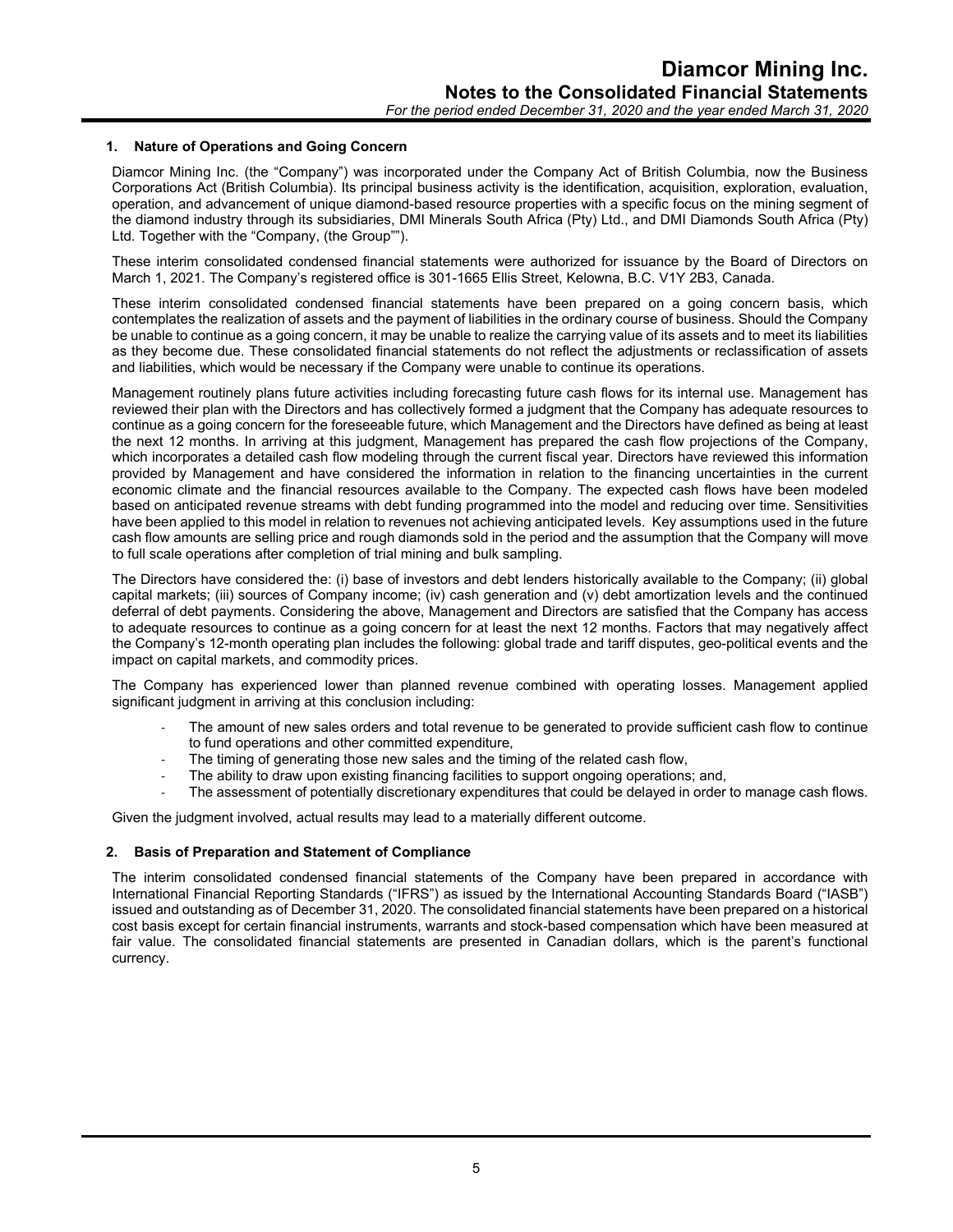#### **2.1. Basis of consolidation**

The interim consolidated condensed financial statements comprise the financial statements of the Company as at December 31, 2020. Subsidiaries are fully consolidated. The financial statements of the subsidiaries are prepared for the same reporting period as the Company, using consistent accounting policies. All intra-Company balances, transactions and unrealized gains and losses resulting from intra-Company transactions are eliminated in full. Where the ownership of a subsidiary is less than 100%, and therefore a non-controlling interest exists, any losses of that subsidiary are attributed to the non-controlling interest even if that results in a deficit balance.

Details of the Company's subsidiaries as at December 31, 2020 are as follows:

|                                      | <b>Place of</b> |                 |                   |                            |
|--------------------------------------|-----------------|-----------------|-------------------|----------------------------|
| <b>Name</b>                          | Incorporation   | <b>Interest</b> | <b>Operations</b> | <b>Functional Currency</b> |
| DMI Diamonds South Africa (Pty) Ltd. | South Africa    | 100%            | Active            | South African Rand         |
| DMI Minerals South Africa (Pty) Ltd. | South Africa    | 70%             | Active            | South African Rand         |

DMI Minerals South Africa (Pty) Ltd. is the only entity involved in the incidental recovery of rough diamonds as a result of ongoing commissioning and testing operations. DMI Diamonds South Africa (Pty) Ltd. was incorporated for the purpose of leasing mining and production equipment to DMI Minerals South Africa (Pty) Ltd.

#### **2.2 Significant accounting judgments, estimates and assumptions**

The preparation of the Company's consolidated financial statements in conformity with IFRS requires management to make judgments, estimates and assumptions that affect the reported amounts of assets, liabilities and contingent liabilities at the date of the consolidated financial statements and reported amounts of revenues and expenses during the reporting period. Estimates, judgements, and assumptions are continuously evaluated and are based on Management's experience and other factors, including expectations of future events that are believed to be reasonable under the circumstances. However, actual outcomes can differ from these estimates. Information about significant areas of estimation uncertainty considered by Management in preparing the consolidated financial statements are described below.

#### **Production start date**

The Company assesses the stage of its mine under development to determine when the mine moves into the production phase, this being when the mine is substantially complete and ready for its intended use. The Company considers various relevant criteria to assess when the production phase is considered to have commenced. At this point, all related amounts are reclassified from 'Mines under construction' to 'Producing mines' under 'Property, plant and equipment'. Some of the criteria used to identify the production start date include, but are not limited to:

- Level of capital expenditure incurred compared with the original construction cost estimate.
- Ability to produce diamonds in saleable form; and,
- Ability to sustain ongoing production of diamonds.

When a mine development project moves into the production phase, the capitalization of certain mine development costs ceases and costs are either regarded as forming part of the cost of inventory or expensed, except for costs that qualify for capitalization relating to mining asset additions or improvements, or mineable reserve development. It is also at this point that depletion commences.

#### *Recovery of deferred tax assets*

Judgment is required in determining whether deferred tax assets are recognized on the consolidated statement of financial position. Deferred tax assets, including those arising from un-utilized tax losses, require Management to assess the likelihood that the Company will generate taxable earnings in future periods, in order to utilize recognized deferred tax assets. Estimates of future taxable income are based on forecasted cash flows from operations and the application of existing tax laws in each jurisdiction. To the extent that future cash flows and taxable income differ significantly from estimates, the ability of the Company to realize the net deferred tax assets recorded at the reporting date could be impacted. Additionally, future changes in tax laws in the jurisdictions in which the Company operates could limit the ability of the Company to obtain tax deductions in future periods.

#### *Mining property*

Title to mining properties involves certain inherent risks due to the difficulties of determining the validity of certain claims as well as the potential for problems arising from the frequently ambiguous conveyance history characteristic of many mining properties. The Company has diligently investigated rights of ownership of all the mineral concessions in which it has an interest and, to the best of its knowledge, all agreements relating to such ownership rights are in good standing. However, this should not be construed as a guarantee to title. The concessions may be subject to prior claims, agreements or transfers and rights of ownership may be affected by undetected defects.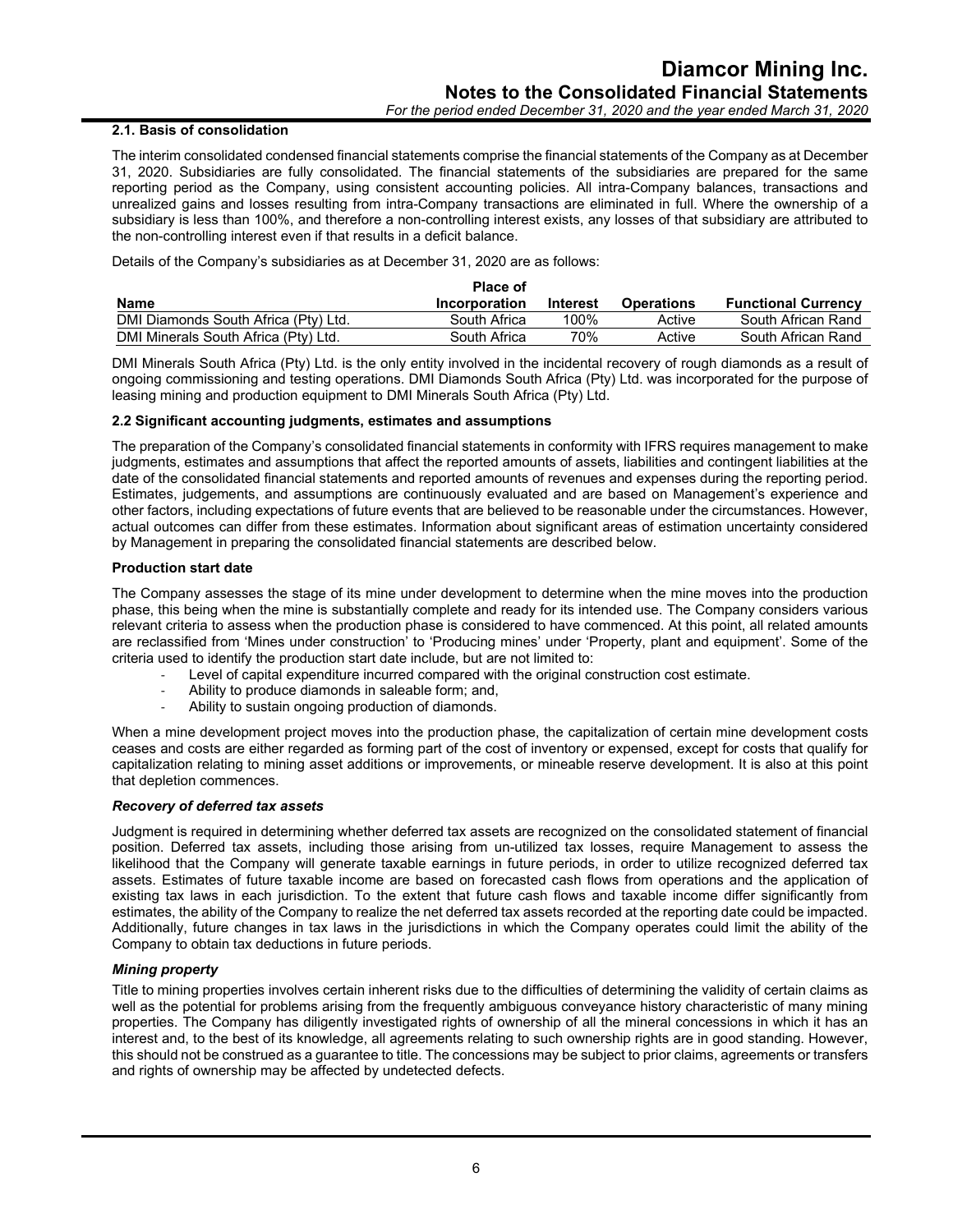#### *Going concern*

The Company has experienced lower than planned revenue combined with operating losses. Management has assessed and concluded that the going concern assumption is appropriate for a period of at least twelve months following the end of the reporting period. Management applied significant judgment in arriving at this conclusion including:

- The amount of total revenue to be generated to provide sufficient cash flow to continue to fund operations and other committed expenditures.
- Ability to raise capital through private placements.
- The timing of generating those related cash flows.
- The ability to utilize existing financing facilities to support ongoing operations; and,
- The assessment of potentially discretionary expenditures that could be delayed in order to manage cash flows.

Given the judgment involved, actual results may lead to a materially different outcome.

#### **Determination of cash generating units (CGU)**

The Company's assets are aggregated into CGUs for calculating impairment. CGUs are based on an assessment of the unit's ability to generate independent cash inflows. The determination of the Company's CGUs was based on management's judgment regarding shared infrastructure, geographical proximity and similar exposure to market risk and materiality. The Company has 1 CGU at December 31, 2020 (March 31, 2020 - 1 CGU).

#### *Reserve and resource estimates*

Diamond reserves are estimates of the amount of diamonds that can be economically extracted from the Company's mining properties. The Company does not currently have any proven diamond reserves due to the nature and type of the resource. The Company has assigned inferred resources to the project based on information compiled by appropriately qualified persons relating to the geological data on the size, depth and shape of the ore body, and requires complex geological judgments to interpret the data. The estimation of resources is based upon factors such as estimates of foreign exchange rates, commodity prices, future capital requirements, and production costs along with geological assumptions and judgments made in estimating the size and grade of the ore body. Changes in the resource estimates may impact upon the carrying value of mine development cost, mine properties, property, plant and equipment, decommissioning liability, recognition of deferred tax assets, and depreciation charges.

#### *Impairment of non-financial assets*

When an impairment test is performed on an asset or a cash generating unit ("CGU"), management estimates the recoverable amount of the asset or CGU based on its fair value less costs of disposal ("FVLCD") or its value in use ("VIU"). Impairment assessments require the use of estimates and assumptions such as long-term commodity prices (considering current and historical prices, price trends and related factors), discount rates, operating costs, future capital requirements, closure and rehabilitation costs, exploration potential, reserves and operating performance. These assumptions have a significant impact on the results of impairment tests and on the impairment charge (if required) recorded in the consolidated statements of loss and comprehensive loss.

#### *Decommissioning liability*

In the determination of provisions, Management is required to make a significant number of estimates and assumptions with respect to activities that will occur in the future including the ultimate amounts and timing of settlements, inflation factors, risk-free discount rates, and expected changes in legal, regulatory, environmental and political environments. A change in any one of the assumptions could impact estimated future obligations and in return, profit or loss, and in the case of the decommissioning liability, property, plant and equipment balances.

#### **Useful life of property, plant and equipment**

Depreciation and amortization are calculated using a systematic and rational basis, which are based upon an estimate of each asset's useful life and residual value. The estimated useful life and residual value chosen are the Company' best estimate of such and are based on industry norms, historical experience, market conditions and other estimates that consider the period and distribution of future cash inflows.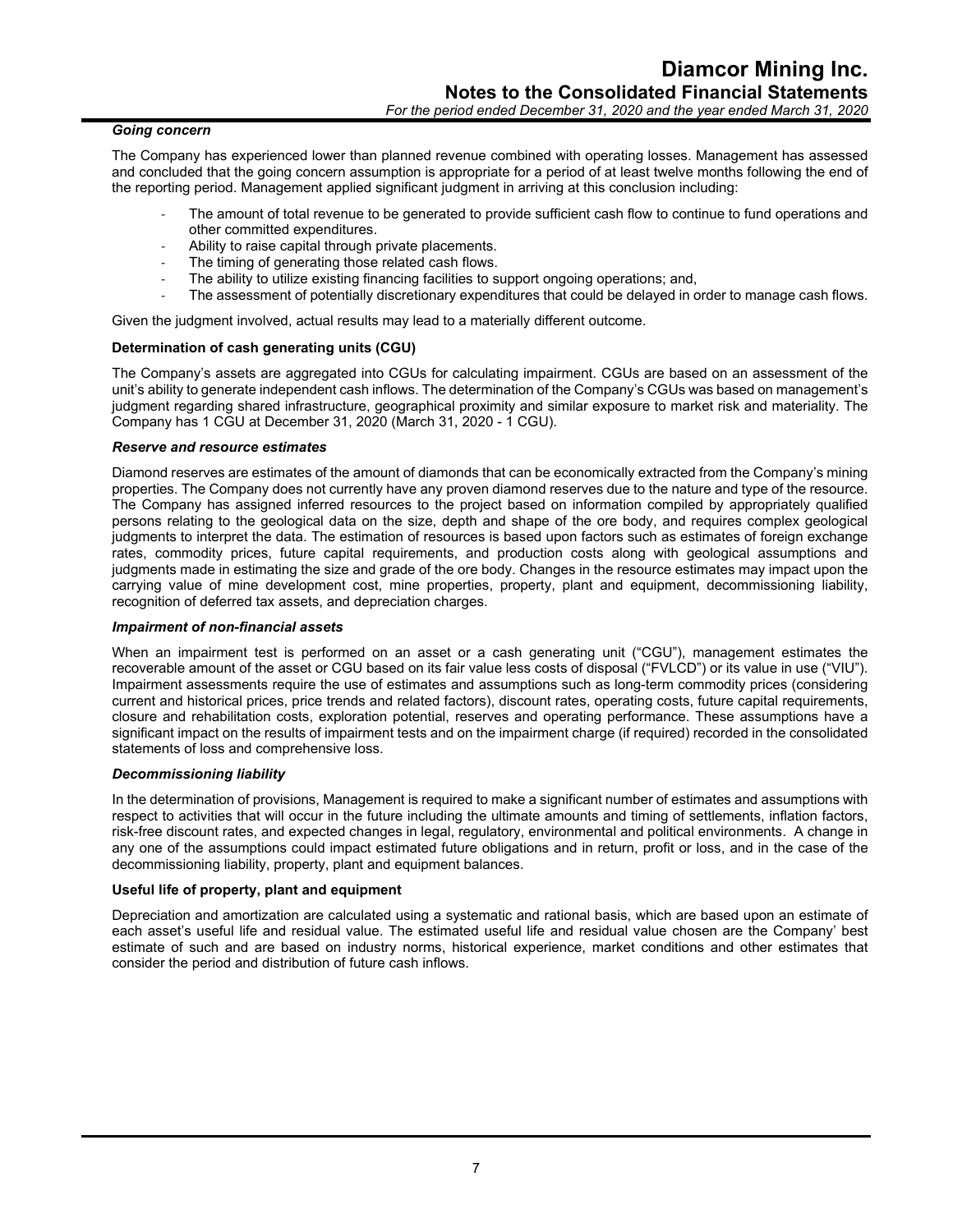#### **Non-cash stock-based compensation**

The Company measures the cost of non-cash stock-based compensation transactions with employees and warrants issued as part of an equity placement by reference to the fair value of the equity instruments. Estimating fair value for non-cash stock-based compensation transactions requires determining the most appropriate valuation model, which is dependent on the terms and conditions of the grant. This estimate also requires determining and making assumptions about the most appropriate inputs to the valuation model including the expected life, forfeiture rate, volatility and dividend yield of the share option. The Company measures the cost of non-cash stock-based compensation transactions with consultants by reference to the fair value of the services to be performed.

#### **Inventory**

Diamonds are physically weighted and valued at the lower of cost or net realizable value. Net realizable value tests are performed at each reporting date. Net realizable value is the estimated future sales price of the product the Company expects to realize when the product is processed and sold, less estimated costs to complete production and bring the product to sale. A regular review is undertaken to determine the extent of any provision for obsolescence.

#### **Provision for expected credit losses (ECLs) of accounts receivable**

The Company's accounts receivable is typically short-term in nature and the Company recognizes an amount equal to the lifetime already defined. The Company measures loss allowances based on historical experience and including forecasted economic conditions. The amount of ECLs is sensitive to changes in circumstances of forecast economic conditions.

#### **COVID-19 Global pandemic**

On March 11, 2020, the World Health Organization declared the novel coronavirus ("COVID-19") a global pandemic. Between March and December 2020, most governments across the jurisdictions in which The Group and many of its customers operate declared a state of emergency in response to the COVID-19 pandemic and concern remains over how governments will react in response to a "second wave" until a vaccine can be made widely available. Due to the ongoing uncertainty resulting from the global pandemic, The Company's' operations could continue to be impacted in a number of ways including, but not limited to: a suspension of operations, an inability to ship or sell rough and/or polished diamonds during this period. These possible impacts could result from government directives, the need to modify work practices to meet appropriate health and safety standards, a lack of demand for rough and/or polished diamonds, a lack of available liquidity to meet ongoing operational expenses and, due to or by other COVID-19 related impacts on the availability of labour or to the supply chain. As an emerging risk, the duration and full financial effect of the COVID-19 pandemic is unknown at this time, as is the efficacy of government and central bank interventions in the jurisdictions in which the Company and its clients operate, the Company's business continuity plan and other mitigating measures. While the impact of COVID-19 is expected to be temporary, the current circumstances are dynamic and the impacts of COVID-19 on our business operations, including the duration and impact that it may have on our ability to ship and sell diamonds, on demand for rough and polished diamonds, on our suppliers, on our employees and on global financial markets, cannot be reasonably estimated at this time. Accordingly, estimates of the extent to which the COVID-19 pandemic may materially and adversely affect the Company's operations, financial results and condition in future periods are also subject to significant uncertainty. The most significant sources of estimation uncertainty include estimated resources, valuation of mineral properties, the provision for deferred taxes and the valuation of decommissioning and site restoration provisions. Management is required to exercise judgment to ensure that disclosures relating to liquidity and the Company's ability to continue as a going concern are appropriate. To this end, the Company manages liquidity risk by maintaining an adequate level of cash and cash equivalents to meet its short-term ongoing obligations and reviews its actual expenditures and forecast cash flows on a regular basis. Changes in demand for rough and/or polished diamonds and diamond prices, production levels and related costs, foreign exchange rates and other factors all impact the Company's liquidity position. Uncertainty about judgments, estimates and assumptions made by management during the preparation of the financial statements related to potential impacts of the COVID-19 outbreak on revenue, expenses, assets, liabilities, and note disclosures could result in a material adjustment to the carrying value of the asset or liability affected.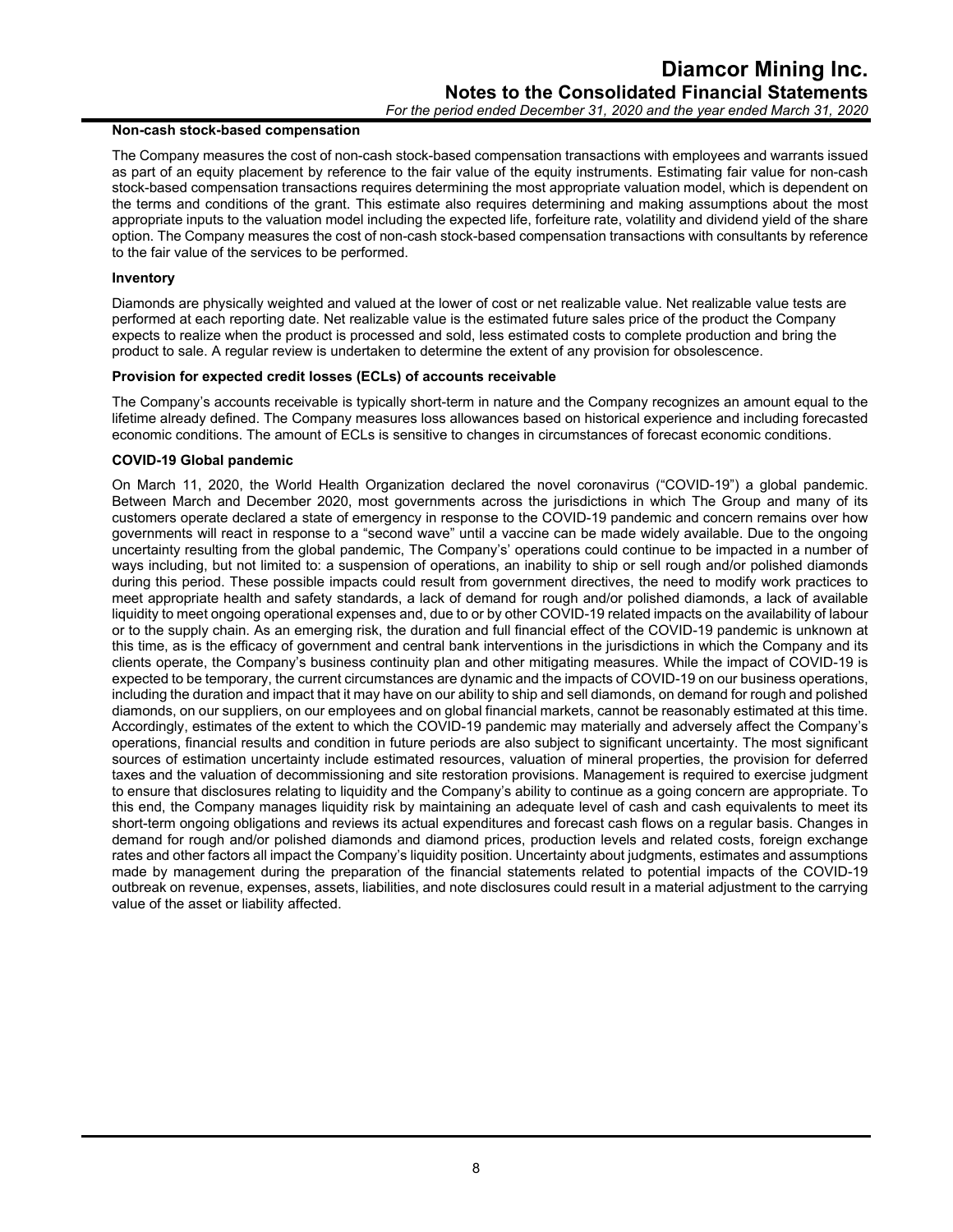*For the period ended December 31, 2020 and the year ended March 31, 2020*

#### **2.3 Summary of significant accounting policies**

#### *Cash and cash equivalents*

Cash and cash equivalents in the consolidated statement of financial position comprise cash at banks and at hand and short-term deposits with an original maturity of three months or less.

#### *Inventory*

Rough diamonds are physically weighted and valued at the lower of cost or net realizable value. Net realizable value tests are performed at each reporting date. Net realizable value is the estimated future sales price of the product the entity expects to realise when the product is processed and sold, less estimated costs to complete production and bring the product to sale. A regular review is undertaken to determine the extent of any provision for obsolescence. At December 31, 2020, there was \$348,777 (March 31, 2020 \$312,426) in rough diamond inventory.

#### *Mine development costs*

Exploration and evaluation activities involve the search for minerals, the determination of technical feasibility, and the assessment of commercial viability of an identified resource.

Exploration and evaluation costs incurred prior to obtaining licenses are expensed in the period in which they are incurred. Once the legal right to explore has been acquired, exploration and evaluation costs incurred are capitalized. Acquisition costs incurred in connection with the terms of option agreements are capitalized. All capitalized exploration and evaluation costs are recorded at acquisition cost and are monitored for indications of impairment. Where there are indications of a potential impairment, an assessment is performed for recoverability. Capitalized costs are charged to the consolidated statements of loss and comprehensive loss to the extent that they are not expected to be recovered.

Once the technical feasibility and commercial viability of the extraction of mineral resources in an area of interest are demonstrable, exploration and evaluation assets are tested for impairment and transferred to "Property, Plant and Equipment". There is no depreciation during the exploration and evaluation phase.

Recoverability of the carrying amount of any exploration and evaluation assets is dependent on successful development and commercial exploitation, or alternatively, sale of the respective areas of interest.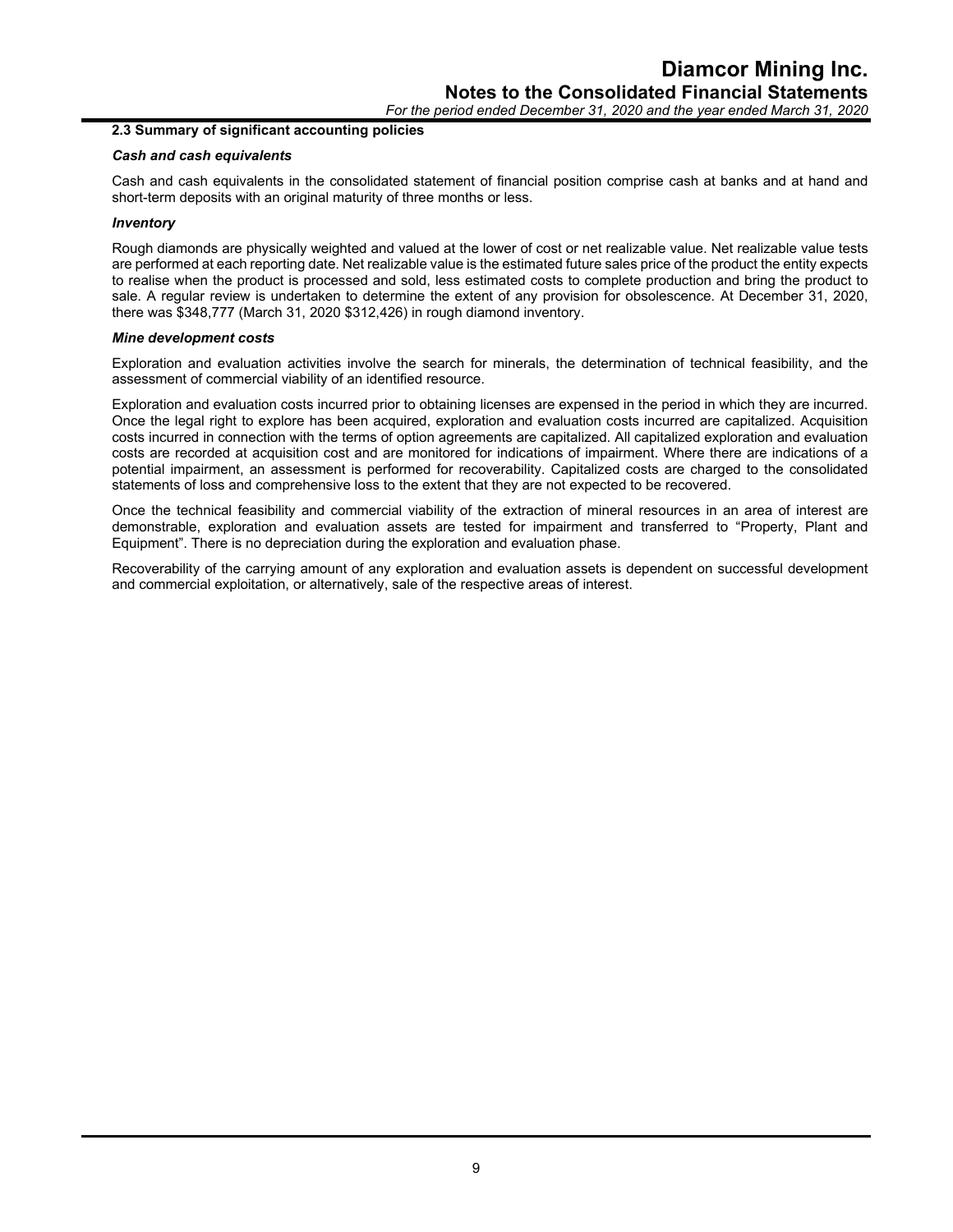#### *Property, plant and equipment*

Items of property, plant and equipment are stated at cost, less accumulated depreciation and accumulated impairment losses. The initial cost of an asset comprises its purchase price or construction cost, any costs directly attributable to bringing the asset into operation, the initial estimate of the decommissioning liability, and for qualifying assets, borrowing costs. The purchase price or construction cost is the aggregate amount paid and the fair value of any other consideration given to acquire the asset. When a mine construction project moves into the production stage, the capitalization of certain mine construction costs ceases, and costs are either regarded as part of the cost of inventory or expensed, except for costs which qualify for capitalization relating to mining asset additions or improvements or mineable reserve development.

Accumulated mine development costs will be depleted on a unit-of-production basis over the economically recoverable reserves of the mine, except in the case of assets whose useful life is shorter than the life of the mine, in which case the straight-line method is applied based on the life of the asset. Rights and concessions are depleted on the unit-of-production basis over the total reserves of the relevant area. The unit-of-production rate for the depletion of mine development costs considers expenditures incurred to date, together with sanctioned future development expenditures.

Other plant and equipment such as mobile mine equipment is generally depreciated over their estimated useful lives as follows:

| Office equipment       | 15-20% declining balance |
|------------------------|--------------------------|
| Computers              | 15-45% declining balance |
| Motor vehicles         | 4 year straight-line     |
| Plant and equipment    | 7 year straight-line     |
| Leasehold improvements | 4 year straight-line     |

An item of property, plant and equipment and any significant part initially recognized is derecognized upon disposal or when no future economic benefits are expected from its use or disposal. Any gain or loss arising on derecognition of the asset (calculated as the difference between the net disposal proceeds and the carrying amount of the asset) is included in profit or loss when the asset is derecognized. The asset's residual values, useful lives and methods of depreciation are reviewed at each reporting period and adjusted prospectively if appropriate.

#### *Impairment of non-financial assets*

The carrying amounts of financial assets are reviewed for impairment whenever facts and circumstances suggest that the carrying amounts may not be recoverable. If there are indicators of impairment, the recoverable amount of the asset is estimated in order to determine the extent of any impairment. The recoverable amount of an asset is determined as the higher of its fair value less costs of disposal and its value in use. An impairment loss exists if the asset's carrying amount exceeds the recoverable amount and is recorded as an expense immediately. Where the asset does not generate cash inflows that are independent from other assets, the recoverable amount of the CGU to which the asset belongs is determined.

Value in use is determined as the present value of the future cash flows expected to be derived from an asset or CGU. The estimated future cash flows are discounted to their present value using a pre-tax discount rate that reflects current market assessments of the time value of money and the risks specific to the asset for which estimates of future cash flows have not been adjusted. Fair value is the price that would be received to sell an asset or paid to transfer a liability in an orderly transaction between market participants at the measurement date. For mining assets, fair value less costs of disposal are often estimated using a discounted cash flow approach as a fair value from an active market or when a binding sale agreement is not readily available. Estimated future cash flows are calculated using estimated future prices, mineral reserves and resources, operating and capital costs. All assumptions used are those that an independent market participant would consider appropriate.

Tangible assets that have been impaired in prior periods are tested for possible reversal of impairment whenever events or changes in circumstances indicate that the impairment has reversed. If the impairment has reversed, the carrying amount of the asset is increased to its recoverable amount but not beyond the carrying amount that would have been determined had no impairment loss been recognized for the asset in the prior periods. A reversal of an impairment loss is recognized in the consolidated statements of loss and comprehensive loss immediately.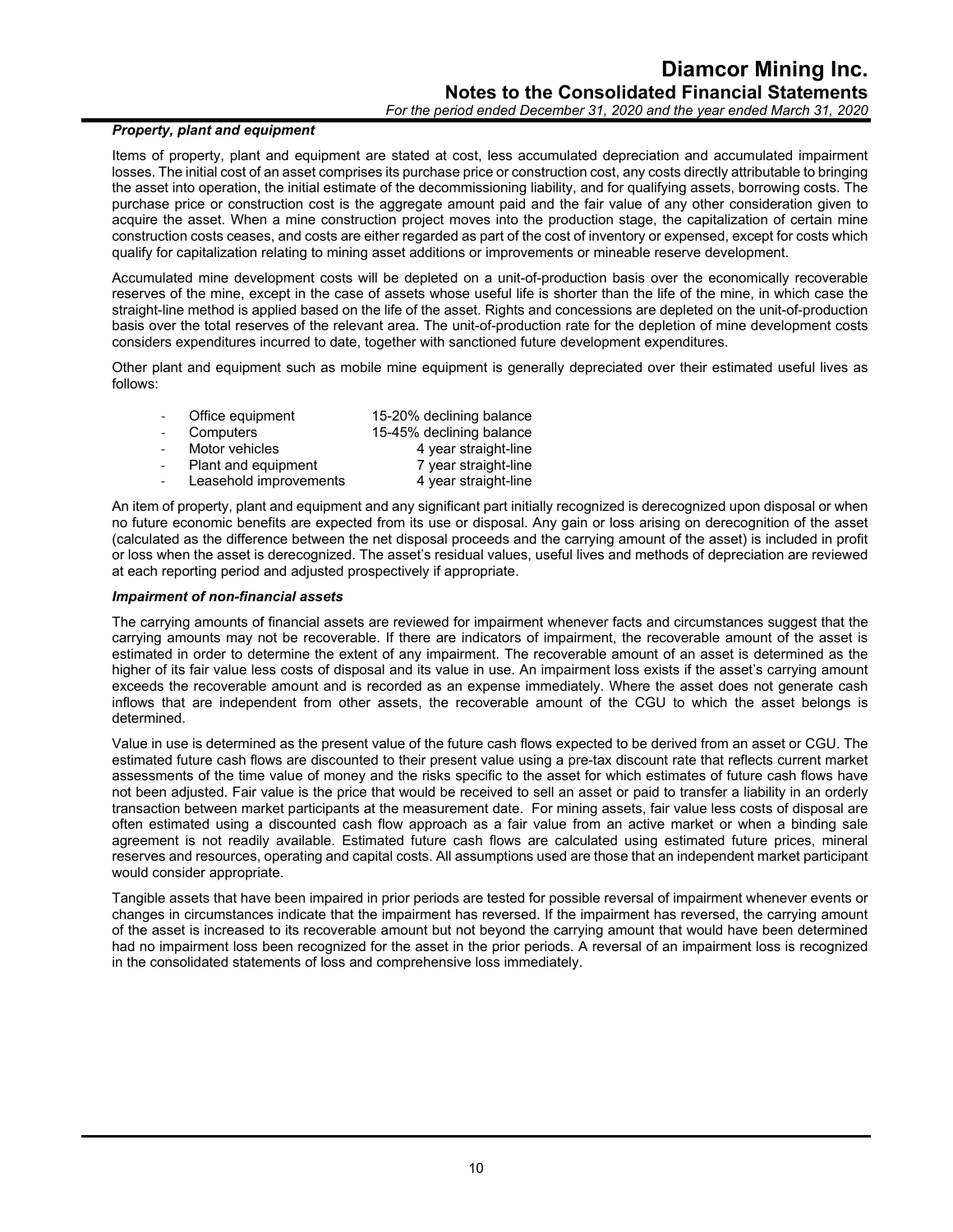#### *Stripping costs*

Mining costs associated with stripping activities in an open pit mine are expensed unless the stripping activity can be shown to represent a betterment to the mineral property, in which case the stripping costs would be capitalized and included in deferred mineral property costs within mining assets. IFRIC 20, Stripping costs in the production phase of a surface mine ("IFRIC 20"), specifies the accounting for costs associated with waste removal (stripping) during the production phase of a surface mine. When the benefit from the stripping activity is realized in the current period, the stripping costs are accounted for as the cost of inventory. When the benefit is the improved access to ore in future periods, the costs are recognized as a mineral property asset, if improved access to the ore body is probable, the component of the ore body can be accurately identified, and the cost associated with improving the access can be reliably measured. If these conditions are not met, the costs are expensed to the consolidated statement of loss and comprehensive loss as incurred. After initial recognition, the stripping activity asset is depreciated on a systematic basis (unit-of-production method) over the expected useful life of the identified component of the ore body that becomes more accessible because of the stripping activity.

#### *Major maintenance and repairs*

Expenditure on major maintenance refits or repairs comprises the cost of replacement assets or parts of assets and overhaul costs. When an asset, or part of an asset that was separately depreciated, is replaced and it is probable that future economic benefits associated with the new asset will flow to the Company through an extended life, the expenditure is capitalized. The unamortized value of the existing asset or part of the existing asset that is being replaced is expensed. Where part of the existing asset was not separately considered as a component, the replacement value is used to estimate the carrying amount of the replaced asset, which is immediately written off. All other day-to-day maintenance costs are expensed as incurred.

#### *Operating leases*

As required, the Company adopted IFRS 16 as of April 1, 2019. IFRS 16, "Leases" ("IFRS 16"), replaces existing standards and interpretations on lease recognition. On January 13, 2016, the IASB published a new standard, IFRS 16, which brings most leases for lessees onto the balance sheet under a single model, eliminating the distinction between operating and finance leases. Under the new standard, a lessee recognizes a right-of-use ("ROU") asset and a lease liability. The rightof-use asset is treated similarly to other non-financial assets and depreciated accordingly. The liability accrues interest. The Company completed an assessment of the impact of IFRS 16. The Company doesn't currently hold agreements that fall under IFRS 16, therefore adoption of the above-mentioned standard did not have impact on the consolidated financial statements.

#### *Decommissioning liability*

The Company assesses its decommissioning liability each reporting period. Significant estimates and assumptions are made in determining the provision for mine rehabilitation as there are numerous factors that will affect the ultimate liability payable. These factors include estimates of the extent and costs of rehabilitation activities, technological changes, regulatory changes, and cost. These uncertainties may result in future actual expenditure differing from the amounts currently provided. The provision at reporting date represents management's best estimate of the present value of the future rehabilitation costs required. Changes to estimated future costs are recognized in the consolidated statement of financial position by either increasing or decreasing the rehabilitation liability and rehabilitation asset if the initial estimate was originally recognized as part of an asset measured in accordance with IAS 16 *Property, Plant and Equipment* ("IAS 16"). Any reduction in the rehabilitation liability and therefore any deduction from the rehabilitation asset may not exceed the carrying amount of that asset. If it does, any excess over the carrying value is taken immediately to profit or loss. If the change in estimate results in an increase in the rehabilitation liability and therefore an addition to the carrying value of the asset, the company is required to consider whether this is an indication of impairment of the asset as a whole and test for impairment in accordance with IAS 36 *Impairment of Assets ("IAS 36")*.

#### *Foreign currency translation*

The consolidated financial statements are presented in Canadian dollars, which is the parents' functional currency. Transactions in foreign currencies are initially recorded in the functional currency, at the respective functional currency rates prevailing at the date of the transaction. Monetary assets and liabilities denominated in foreign currencies are retranslated at the spot rate of exchange ruling at the reporting date. All differences are taken to Consolidated Statements of (Loss) and Comprehensive (Loss). Non-monetary items that are measured in terms of historical cost in a foreign currency are translated using the exchange rate as at the date of the initial transaction.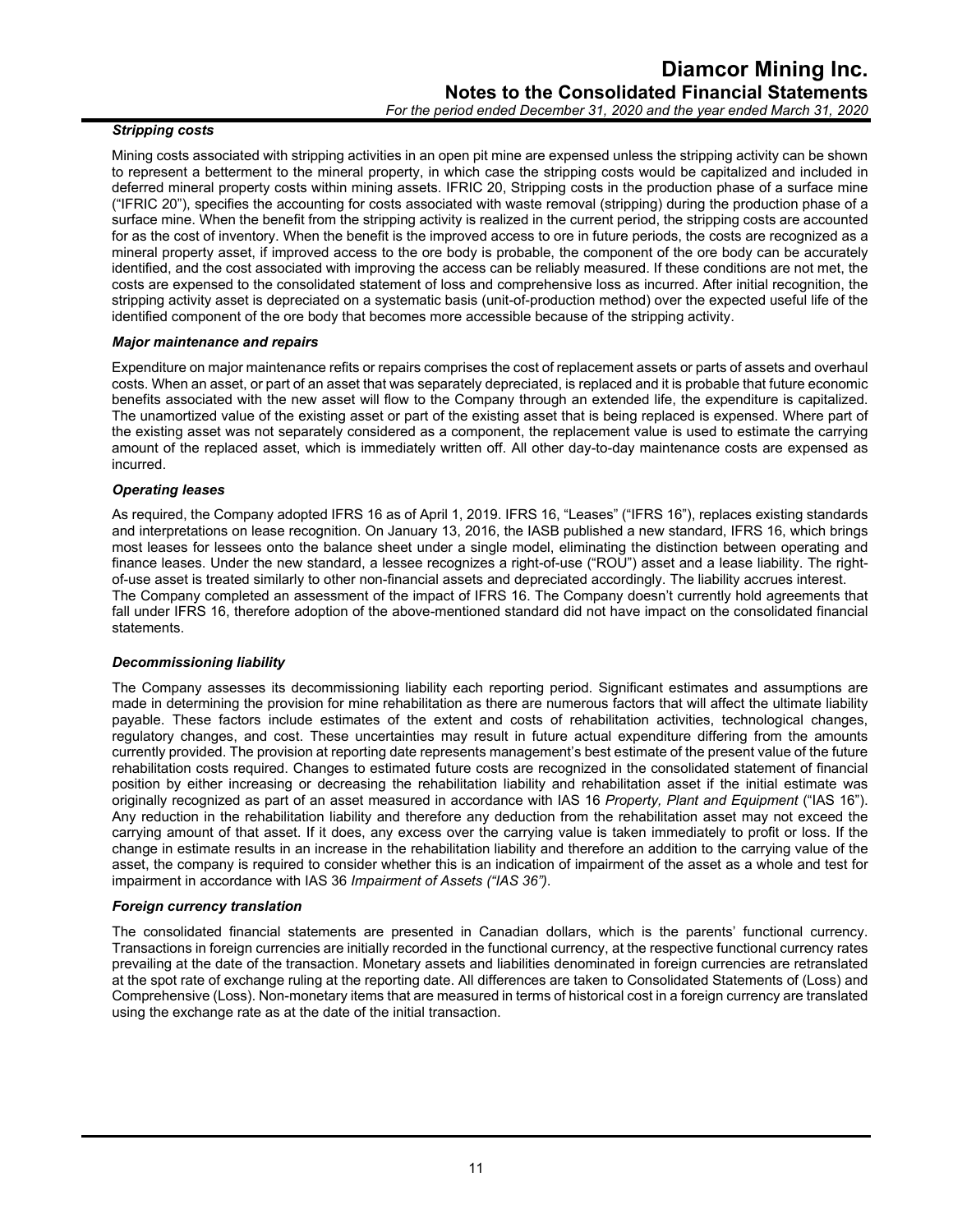# **Diamcor Mining Inc. Notes to the Consolidated Financial Statements**

*For the period ended December 31, 2020 and the year ended March 31, 2020*

The financial results of Company entities that have a functional currency different from the presentation currency are translated into the presentation currency. The functional currency of all the subsidiaries is the South African Rand. All assets and liabilities, including fair value adjustments are translated into the presentation currency at the rate of exchange ruling at the reporting date. Income and expenditure transactions of foreign operations are translated at the average rate of exchange for the year except for significant individual transactions which are translated at the rate of exchange in effect at the transaction date. Differences arising on translation from the reporting date are recognized in accumulated other comprehensive loss.

When the settlement of a monetary item receivable from or payable to a foreign operation is neither planned nor likely in the foreseeable future, foreign exchange gains or losses arising from such a monetary item are considered to form part of the net investment in a foreign operation and are recognized in accumulated other comprehensive loss. On disposal of part or all of the operations, the proportionate share of the related cumulative gains or losses previously recognized in other comprehensive loss is allocated to the consolidated statement of loss and comprehensive loss.

#### *IFRS 9 Financial Instruments ("IFRS 9")*

#### Classification

The Company classifies its financial assets and financial liabilities in the following measurement categories: (i) those to be measured subsequently at fair value through profit or loss ("FVTPL"); (ii) those to be measured subsequently at fair value through other comprehensive income ("FVOCI"); and (iii) those to be measured at amortized cost. The classification of financial assets depends on the business model for managing the financial assets and whether the contractual cash flows represent solely payments of principal and interest ("SPPI"). Financial liabilities are classified as those to be measured at amortized cost unless they are designated as those to be measured subsequently at FVTPL (irrevocable election at the time of recognition). For assets and liabilities measured at fair value, gains or losses are either recorded in the consolidated statements of loss and other comprehensive loss.

The Company reclassifies financial assets when and only when its business model for managing those assets changes. Financial liabilities are not reclassified.

#### Measurement

All financial instruments are required to be measured at fair value on initial recognition, plus, in the case of a financial asset or financial liability not at FVTPL, transaction costs that are directly attributable to the acquisition or issuance of the financial asset or financial liability. Transaction costs of financial assets and financial liabilities carried at FVTPL are expensed in the consolidated statement of loss and comprehensive loss. Financial assets and financial liabilities with embedded derivatives are considered in their entirety when determining whether their cash flows are solely payment of principal and interest.

Financial assets that are held within a business model whose objective is to collect the contractual cash flows, and that have contractual cash flows that are solely payments of principal and interest on the principal outstanding are generally measured at amortized cost at the end of the subsequent accounting periods. All other financial assets including equity investments are measured at their fair values at the end of subsequent accounting periods, with any changes taken through profit or loss or other comprehensive income (irrevocable election at the time of recognition). For financial liabilities measured subsequently at FVTPL, changes in fair value due to credit risk are recorded in other comprehensive income.

| <b>Financial instrument</b> | Classification under IFRS 9 |
|-----------------------------|-----------------------------|
| Financial asset:            |                             |
| Cash and cash equivalents   | <b>FVTPI</b>                |
| Accounts receivable         | Amortized cost              |
| Financial liabilities:      |                             |
| Accounts payable            | Amortized cost              |
| Long term debt              | Amortized cost              |
| Due to Nozala Investments   | Amortized cost              |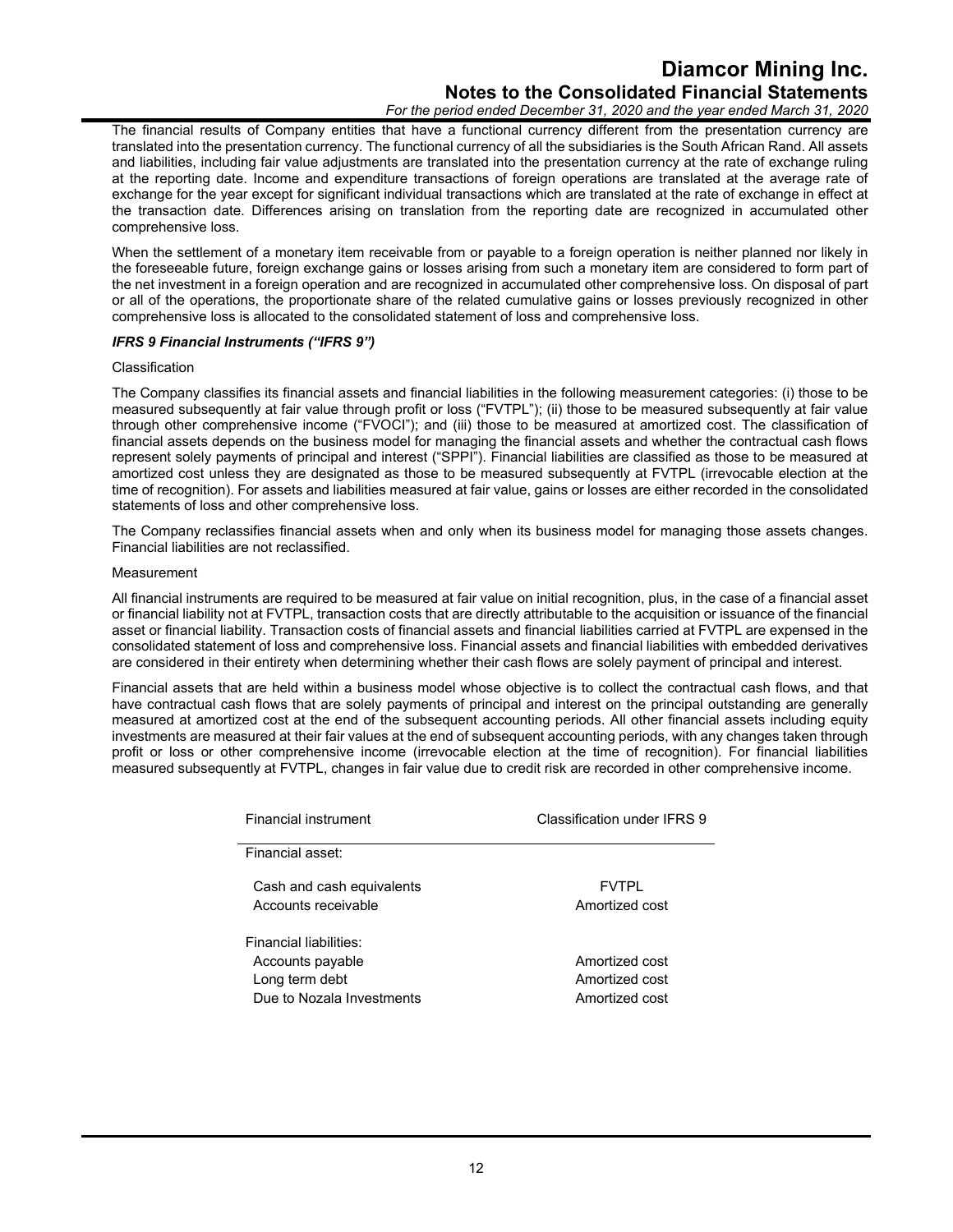#### Impairment

IFRS 9 introduced a new model for the measurement of impairment of financial assets based on expected credit losses ("ECL"). The Company accounts receivable are subject to the ECL model under IFRS 9. For accounts receivable, the Company apples the simplified approach to providing for expected losses, which requires the use of the lifetime expected loss provision for all accounts receivable. In estimating the expected lifetime expected loss provision, the Company considers historical Company and industry default rates as well as credit ratings of major customers. As all the Company's accounts receivables which the Company measures at amortized cost are short term (i.e., less than 12 months) and the Company's credit rating and risk management policies are in place, the change to a forward-looking ECL approach did not have a material impact on the amounts recognized in the consolidated financial statements.

#### *Equity instruments*

An equity instrument is any contract that evidences a residual interest in the assets of an entity after deducting all its liabilities. Equity instruments issued by the Company are recorded at the proceeds received, net of direct issue costs.

#### *Taxation*

#### *Income taxes*

Income tax expense comprises current income tax and deferred tax. Income tax is recognized in the consolidated statement of loss and comprehensive loss, except to the extent it relates to items recognized in other comprehensive loss or directly in equity.

#### *Current income tax*

Current income tax expense is based on the results for the period as adjusted for items that are not taxable or not deductible. Current income tax is calculated using tax rates and laws that were enacted or substantively enacted at the end of the reporting period. Management periodically evaluates positions taken in tax returns with respect to situations in which applicable tax regulation is subject to interpretation. Provisions are established where appropriate on the basis of amounts expected to be paid to the tax authorities.

#### *Deferred tax*

Deferred tax is recognized, using the liability method, on temporary differences arising between the tax bases of assets and liabilities and their carrying amounts in the consolidated statement of financial position. Deferred tax is calculated using tax rates and laws that have been enacted or substantively enacted at the end of the reporting period, and which are expected to apply when the related deferred tax asset is realized, or the deferred tax liability is settled.

#### *Deferred tax liabilities:*

- are generally recognized for all taxable temporary differences.
- are recognized for taxable temporary differences arising on investments in subsidiaries except where the reversal of the temporary difference can be controlled, and it is probable that the difference will not reverse in the foreseeable future; and,
- are not recognized on temporary differences that arise from goodwill which is not deductible for tax purposes.

#### *Deferred tax assets:*

- are recognized to the extent it is probable that taxable profits will be available against which the deductible temporary differences can be utilized; and,
- are reviewed at the end of the reporting period and reduced to the extent that it is no longer probable that sufficient taxable profits will be available to allow all or part of the asset to be recovered.

#### *Non-controlling interest*

Non-controlling interest in the Company less than wholly owned subsidiaries are classified as a separate component of equity. On initial recognition, non-controlling interests are measured at their proportionate share of the acquisition date fair value of identifiable net assets of the related subsidiary acquired by the Company. Subsequent to the acquisition date, adjustments are made to the carrying amount of non-controlling interests for the non-controlling interests' share of the changes to the subsidiary's equity. Adjustments to recognize the non-controlling interests' share of changes to the subsidiary's equity are made even if this results in the non-controlling interest having a deficit balance.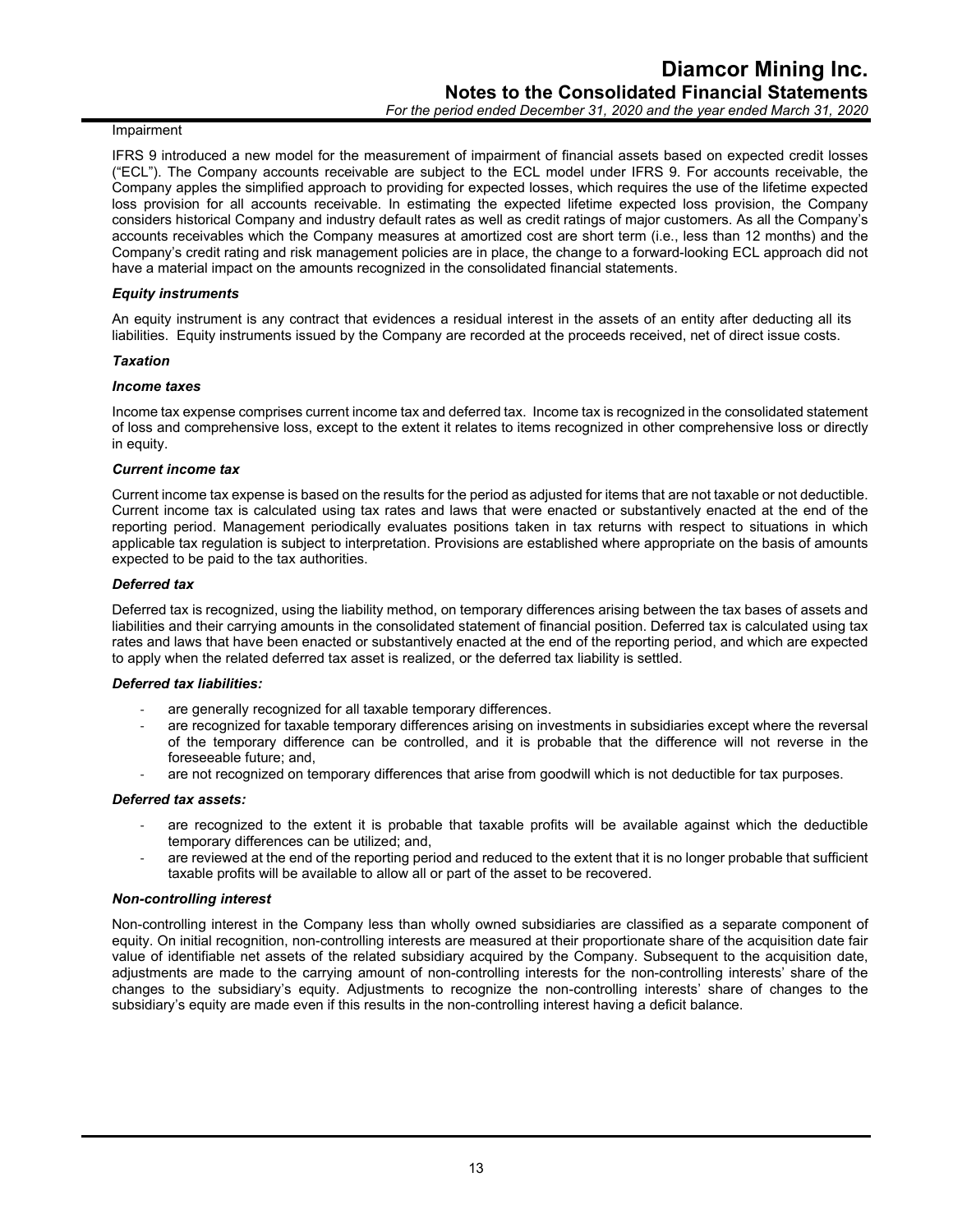#### *Revenue recognition*

IFRS 15 sets out a five-step model for revenue recognition. The core principle is that revenue should be recognized to depict the transfer of control of goods and services to customers in an amount that reflects the consideration that the Company expects to be entitled for those goods and services.

The Company principally generates revenue from the sale of diamonds (the "Product") pursuant to contractual arrangements with its customers. This revenue is recognized when control or title of the Product is transferred from the Company and collection is reasonably assured in accordance with specified contract terms. All revenue is generally earned at a point in time and is based on the consideration that the Company expects to receive for the transfer of the Product to the customer.

Revenue is measured based on the consideration specified in a contract with its customers. Payment terms with customers are generally 30 days from the date of the invoice. The Company generally does not have any sales contracts where the period between the transfer of the Product to the customer and payment by the customer exceeds one year. As a result, the Company does not adjust its revenue transactions for the time value of money.

All of trade receivables were generated from contracts with customers.

#### *Share-based compensation*

The Company uses the fair value method of accounting for all share-based compensation, including options granted under the Company's incentive stock option plan. Compensation expense for options granted is determined based on the estimated fair values of the stock options at the time of grant and the fair value of stock options is determined on their grant date using a Black-Scholes valuation model, the cost of which is recognized over the vesting periods of the respective options. When option awards vest in instalments over the vesting period, each instalment is accounted for as a separate arrangement. Forfeitures are estimated throughout the vesting period based on experience and future expectations and adiusted upon actual option vesting.

Share-based compensation expense is recorded as a charge to operations with a corresponding credit to contributed surplus. Consideration paid for shares on the exercise of options is credited to share capital, amounts previously allocated to contributed surplus are also credited to share capital. If vested options expire, previously recognized compensation expense associated with such stock options is not reversed.

The Company has adopted the pro-rata basis method for the measurement of shares and warrants issued as private placement units. The pro-rata basis method requires that gross proceeds and related share issuance costs be allocated to the common shares and the warrants based on the relative fair value of the component. The fair value of the common share is based on the closing price on the closing date of the transaction and the fair value of the warrant is determined using the Black-Scholes Option Pricing Model. The fair value attributed to the warrant is recorded as warrant equity. If the warrant is exercised, the value attributed to the warrant is transferred to share capital. If the warrant expires unexercised, the value is reclassified to contributed surplus within equity. Warrants, issued as part of private placement units, that have their term of expiries extended, are not subsequently revalued. The Company may modify the terms of warrants originally granted. When modifications exist, the Company will maintain the original fair value of the warrant.

#### *Loss per share*

Basic loss per share is calculated by dividing the loss attributable to ordinary equity holders after adjusting for non-controlling interests (the numerator) by the weighted average number of ordinary shares outstanding (the denominator) during the period. The denominator (number of units) is calculated by adjusting the shares in issue at the beginning of the period by the number of shares bought back or issued during the period, multiplied by a time-weighting factor.

Diluted loss per share is calculated by adjusting the loss and number of shares for the effects of dilutive options and other dilutive potential units. The effects of anti-dilutive potential units are ignored in calculating diluted loss per share. All stock options and warrants are considered anti-dilutive when the Company is in a net loss position.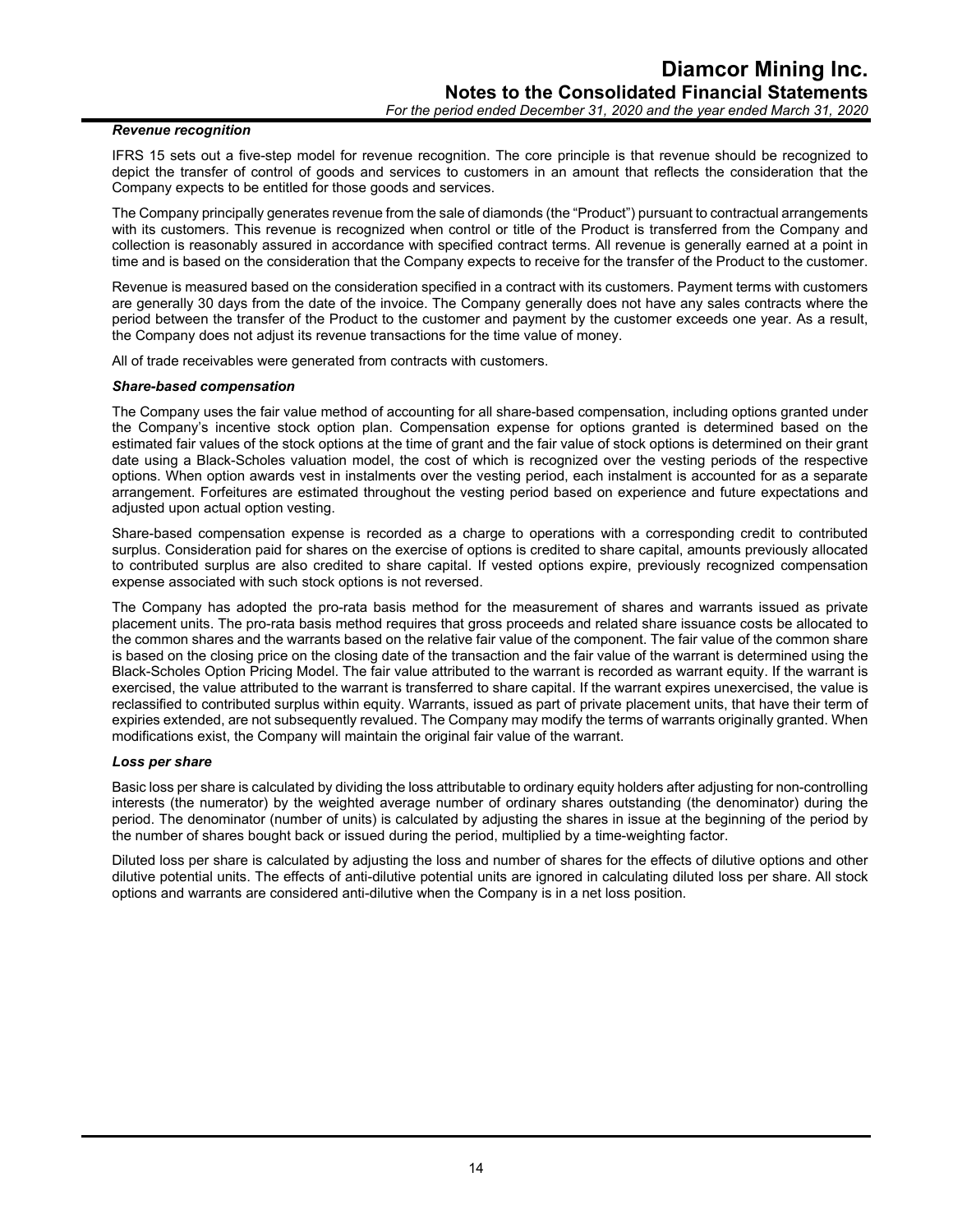## **Notes to the Consolidated Financial Statements**

*For the period ended December 31, 2020 and the year ended March 31, 2020*

#### **3. Property, Plant and Equipment**

|                                   | Property, Plant | Motor<br>Vehicles | Office    | Computers | Leaseholds     | <b>Total</b> |
|-----------------------------------|-----------------|-------------------|-----------|-----------|----------------|--------------|
| Cost                              | and Equipment   |                   | Equipment | \$        | \$             | \$           |
|                                   |                 | \$                | \$        |           |                |              |
| Balance, March 31, 2019           | 12,110,809      | 227,606           | 93,488    | 69,290    | 33,090         | 12,534,283   |
| <b>Additions</b>                  | 2,354,346       |                   | 457       | 5,047     |                | 2,359,850    |
| Disposals                         |                 | (78, 111)         |           |           |                | (78, 111)    |
| Decommissioning liability         | (69,063)        |                   |           |           |                | (69,063)     |
| <b>Translation adjustments</b>    | (1,691,768)     | (31, 794)         | (8,633)   | (1, 855)  |                | (1,734,050)  |
| Balance, March 31, 2020           | 12,704,324      | 117,701           | 85,312    | 72,482    | 33,090         | 13,012,909   |
| Decommissioning liability         | 15,191          |                   |           |           |                | 15,191       |
| Translation adjustments           | 47,899          | 444               | 202       | 49        |                | 48,594       |
| Balance, December 31, 2020        | 12,767,414      | 118,145           | 85,514    | 72,531    | 33,090         | 13,076,694   |
| <b>Accumulated Depreciation</b>   |                 |                   |           |           |                |              |
| Balance, March 31, 2019           | 5,176,880       | 206,852           | 64,012    | 61,888    | 33,090         | 5,542,722    |
| Depreciation                      | 892,042         | 13,329            | 3,986     | 1,663     |                | 911,020      |
| Disposals                         |                 | (88, 233)         |           |           |                | (88, 233)    |
| Translation adjustments           | (827, 503)      | (20,134)          | (5, 179)  | (966)     |                | (853,782)    |
| Balance, March 31, 2020           | 5,241,419       | 111,814           | 62,819    | 62,585    | 33,090         | 5,511,727    |
| Depreciation                      | 626,082         |                   | 2,541     | 1,858     |                | 630,481      |
| Translation adjustments           | (30, 158)       | 422               | (58)      | (18)      |                | (29, 812)    |
| Balance, December 31, 2020        | 5,837,343       | 112,236           | 65,302    | 64,425    | 33,090         | 6,112,396    |
| Net book value, March 31, 2020    | 7,462,905       | 5,887             | 22,493    | 9,897     | $\blacksquare$ | 7,501,182    |
| Net book value, December 31, 2020 | 6,930,071       | 5,909             | 20,212    | 8,106     | ٠              | 6,964,298    |

\$3,127,818 (March 31, 2020 - \$3,100,936) included in the carrying amount of Property, Plant and Equipment relates to mines under construction. This amount is not subject to depletion as of December 31, 2020.

As a result of negative cash-flow from operations, the Company tested its CGU for impairment at December 31, 2020. The recoverable amount of the CGU was based on their estimated value in use using a pre-tax discount rate of 15%. The estimated cash flows were based on 4-year cash-flow forecast. As of December 31, 2020, the property, plant and equipment were not impaired.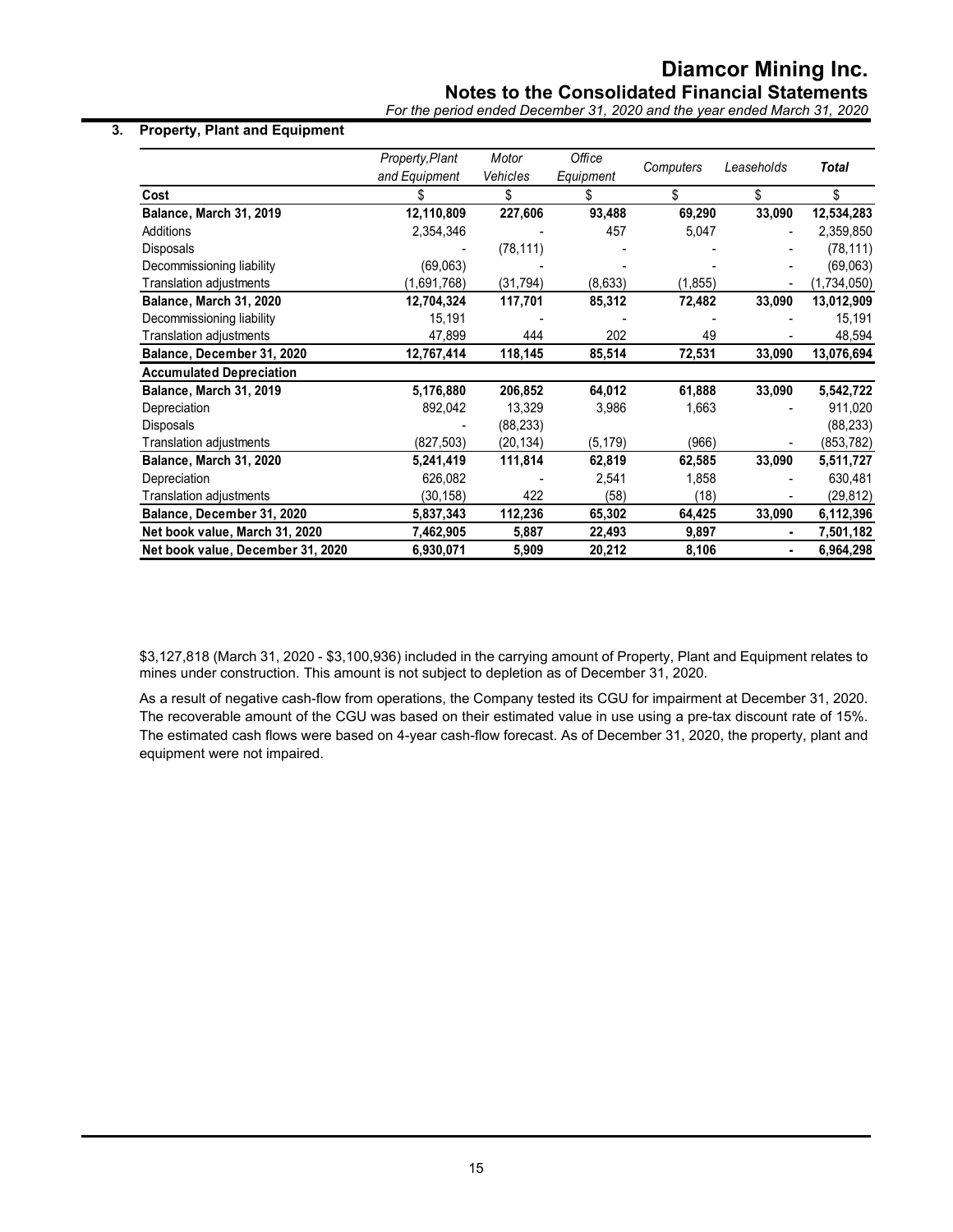### *For the period ended December 31, 2020 and the year ended March 31, 2020*

#### **4. Long-Term Debt, Short-Term Debt and Due to Nozala Investments**

#### *Long-term debt*

Long-term debt consists of the following:

|                                       |                      | December 31,    |   | March 31,   |
|---------------------------------------|----------------------|-----------------|---|-------------|
|                                       | <b>Maturity Date</b> | 2020            |   | 2020        |
| Term Ioan 2 (a)                       | June 20, 2019        | \$<br>2.846.840 | S | 2.662.210   |
| Convertible debenture 2 (b)           | June 20, 2019        | 1,898,315       |   | 1,775,200   |
| Caterpillar Financial Services (d)    | March, 2023          | 2,301,293       |   | 2,197,635   |
| Convertible debt (1) (f)              | October 21, 2022     | 818.831         |   |             |
| Convertible debt (2) (g)              | December 21, 2022    | 1,683,832       |   |             |
| Canada Emergency Business Account     | December 31, 2022    | 60,000          |   |             |
| Less: current portion due in one year |                      | (5,376,395)     |   | (5,320,368) |
| Long-term portion                     |                      | 4,232,716       |   | 1,314,677   |

- a) Term loan 2 was issued in November 2012, bears interest at an annual fixed rate of 9% and had a 5-year term with payments expected to start in January 2014. On February 4, 2014, December 31, 2014 and again in January 2016, the Company and Tiffany & Co. agreed to defer any payments on the \$2,400,000 term loan until July 2016. This loan is secured by a promissory note until July 2016, at which time principal and interest is payable monthly at \$104,059 in accordance with a 36-month amortization schedule. The Company has the right to repay the outstanding principal and any accrued and unpaid interest under this loan at any time without notice or penalty. In February 2017, the Company and Tiffany & Co. agreed to a payment deferral until June 2017 at which time the outstanding payments were made, and scheduled payments recommenced. In September 2017, the Company and Tiffany & Co. informally agreed to suspend and accrue the ongoing payments to allow the Company to conserve operating capital in the short-term. The recommencement of scheduled payments is targeted by the Company for calendar 2021. During the period ended the December 31, 2020 the Company incurred \$184,631 of interest expense on this loan. (\$227,135 – March 31, 2020)
- b) Convertible debenture 2 was issued in November 2012, bears interest at an annual fixed rate of 9% and had a 5-year term. On February 4, 2014, December 1, 2014 and again in January 2016 the Company and Tiffany & Co. agreed to defer any payments on the \$1,600,000 convertible debenture until July 2016. The Company was required to make blended monthly payments of \$69,372 commencing in July 2016. The principal amount and accrued interest is convertible by the holder into common voting shares of the Company at \$1.60 per share. The value attributed to the equity conversion option was nil. The Company has the right to repay the outstanding principal and any accrued and unpaid interest, without penalty, on not less than 30 days' notice and subject to the conversion rights contained in the convertible debenture. In February 2017, the Company and Tiffany & Co agreed to a payment deferral until June 2017 at which time the outstanding payments were made, and scheduled payments recommenced. In September 2017, the Company and Tiffany & Co. informally agreed to suspend and accrue the ongoing payments to allow the Company to conserve operating capital in the short-term. The recommencement of scheduled payments is targeted by the Company for calendar 2021. During the period ended the December 31, 2020 the Company incurred \$123,114 of interest expense on this loan. (\$151,818 – March 31, 2020)
- c) Term loan 1 and 2 and convertible debenture 2 are secured by a general security agreement which states the loans are secured by 100% of the general assets of the Company.
- d) Caterpillar loans were issued in February and March 2020, bear an interest of South African Prime plus 2.5% and had a 36-month term. As a result of COVID-19 the payments and terms have been suspended, payments are expected to resume in January 2021 with interest only payments in January and February 2021. Regular blended payments are expected to resume in March 2021.
- e) Canada Emergency Business Account was issued April 17, 2020 and December 16, 2020 the loan bears no interest until December 31, 2022. Up to 25% of the loan may be eligible for forgiveness.
- f) Convertible debt 1 consist of gross proceeds of \$954,500. The Financing consists of unsecured convertible promissory notes having a term of two (2) years from the closing date and bearing interest at the rate of 10% per annum. During the first year, interest will accrue and be payable at the one-year anniversary of the Note. In the second year, interest will accrue and be payable semi-annually. No principal payments will be required until maturity. The principal amount of the Notes will be convertible at the election of the noteholder into Common Shares in the capital of the Company at the rate of CDN\$0.07 per share in the first year and at the rate of CDN\$0.10 per share in the second year. Accrued and unpaid interest will be convertible at the election of the noteholder into Common Shares of the Company at the Market Price as at the date such accrued interest becomes payable. In addition, the Company has issued an aggregate of 2,727,142 non-transferable share purchase warrants to the participating investors, with each share purchase warrant entitling the holder thereof to purchase one (1) Common Share at a price of CDN\$0.15 for a period of two (2) years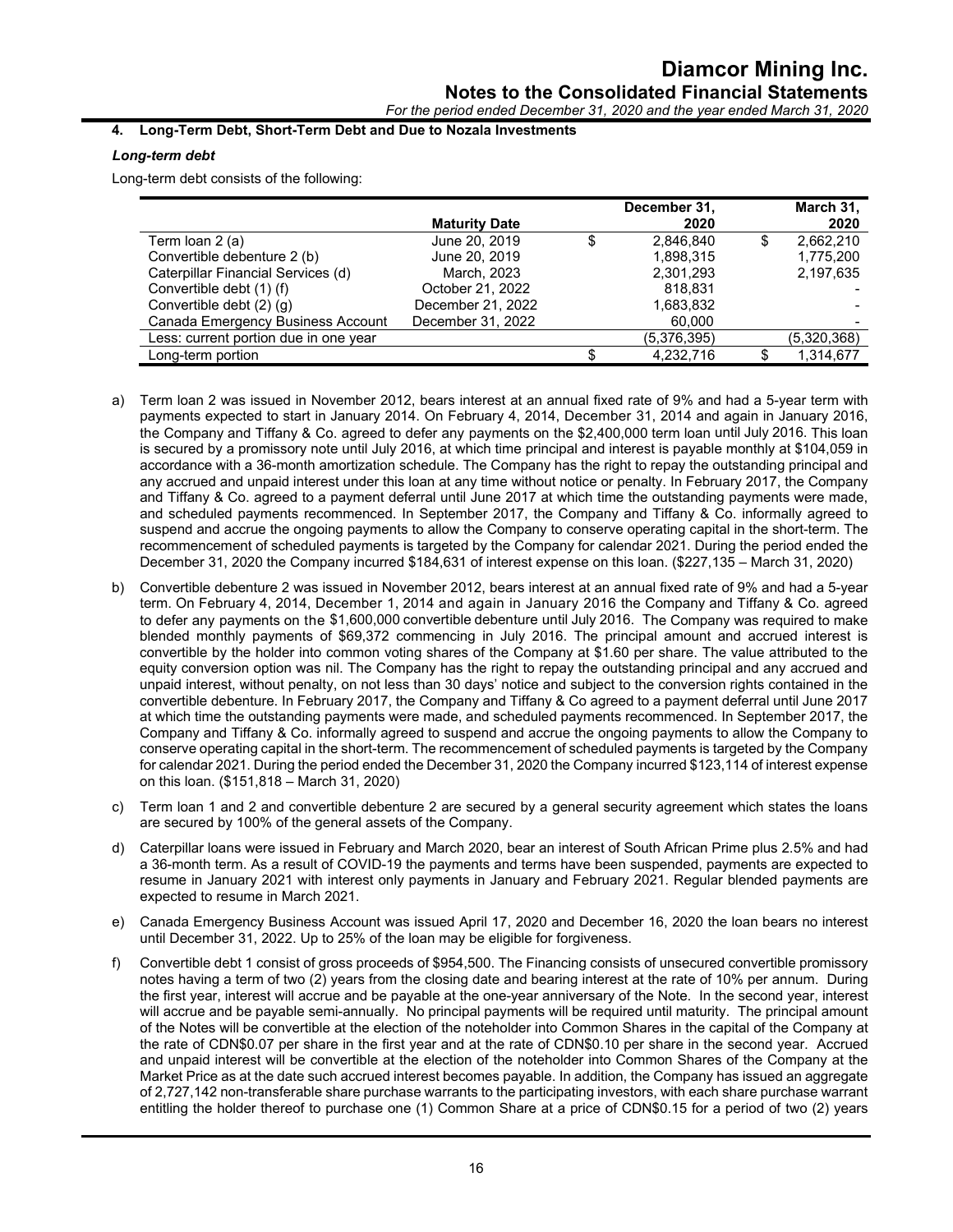# **Diamcor Mining Inc. Notes to the Consolidated Financial Statements**

*For the period ended December 31, 2020 and the year ended March 31, 2020*

from the date of issuance. The number of Warrants issued to each participating investor is equal to 20% of the number of Common Shares into which the principal amount of the investor's Note is convertible in the first year (Principal Amount ÷ CDN\$0.07 x 0.2).

g) Convertible debt 2 consist of gross proceeds of \$2,001,708. The Financing consists of unsecured convertible promissory notes having a term of two (2) years from the closing date and bearing interest at the rate of 10% per annum. During the first year, interest will accrue and be payable at the one-year anniversary of the Note. In the second year, interest will accrue and be payable semi-annually. No principal payments will be required until maturity. The principal amount of the Notes will be convertible at the election of the noteholder into Common Shares in the capital of the Company at the rate of CDN\$0.07 per share in the first year and at the rate of CDN\$0.10 per share in the second year. Accrued and unpaid interest will be convertible at the election of the noteholder into Common Shares of the Company at the Market Price as at the date such accrued interest becomes payable. In addition, the Company has issued an aggregate of 5,444,192 non-transferable share purchase warrants to the participating investors, with each share purchase warrant entitling the holder thereof to purchase one (1) Common Share at a price of CDN\$0.15 for a period of two (2) years from the date of issuance. The number of Warrants issued to each participating investor is equal to 20% of the number of Common Shares into which the principal amount of the investor's Note is convertible in the first year (Principal Amount  $\div$  CDN\$0.07 x 0.2).

|                                          | December 31, 2020 |
|------------------------------------------|-------------------|
| Convertible debt, beginning of the year  | \$.               |
| Cash advances from debt                  | 1,165,034         |
| Settlement of short-term debt            | 1,416,112         |
| Settlement of accounts payable           | 375.062           |
| Transfer of warrants component to equity | (233, 293)        |
| Transfer of shares component to equity   | (244, 372)        |
| Interest on convertible debt             | 7,910             |
| Accretion on convertible debt            | 16,210            |
| Convertible debt, end of period          | \$2,502,663       |

#### The convertible debt 1 and 2

#### *Short-term debt*

The short-term debt of \$145,129 carries a fixed interest rate of 7% and has no fixed maturity date.

|                                          | December 31, 2020 | March 31, 2020 |
|------------------------------------------|-------------------|----------------|
| Short term debt, beginning of the year   | \$1,482,494       | $$ -$          |
| Cash advances from debt                  |                   | 1,333,000      |
| Settlement of accounts payable           |                   | 155,000        |
| Transfer of warrants component to equity |                   | (16, 561)      |
| Transfer of shares component to equity   |                   | (120, 686)     |
| Interest on Short Term Debt              | 84,639            | 49,650         |
| Accretion on short term debt             | 55,156            | 82,090         |
| Paid or payable                          | (61,048)          |                |
| Conversion to long term convertible debt | (1,416,112)       |                |
| Short term debt, end of period           | \$145,129         | \$1,482,494    |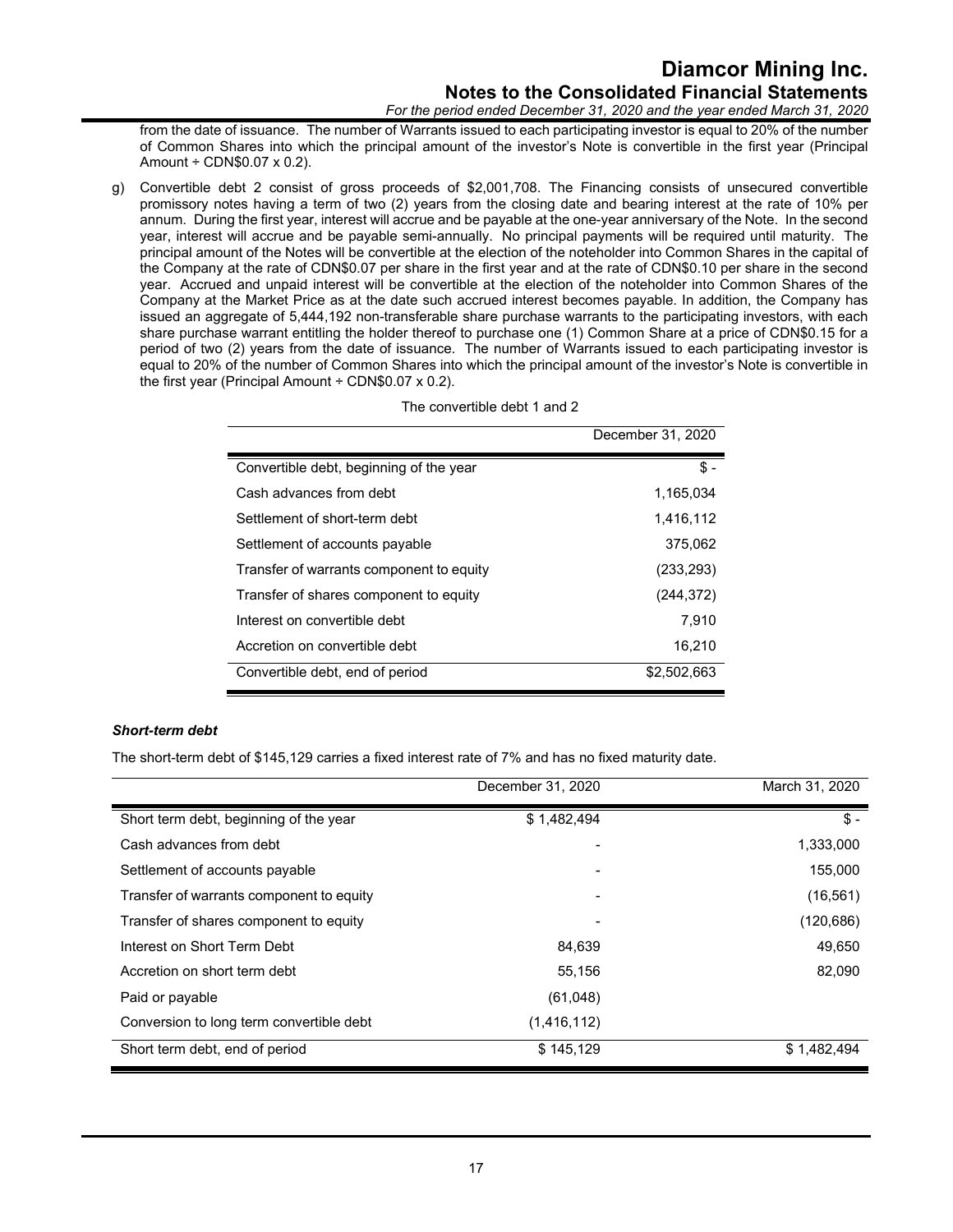#### *Due to Nozala Investments*

The amount due to Nozala Investments (a related party, which owns 30% shareholding interest in DMI Minerals South Africa (Pty) Ltd.) of \$1,756,447 (March 31, 2020 - \$1,620,270) carries a floating interest rate (South African prime plus 3%), unsecured, currently has no set terms of repayment and is not expected to be repaid in the following fiscal year. The loan amount received is principally being used for the ongoing operations of DMI Minerals South Africa (Pty) Ltd., including the purchase of certain mineral rights and assets from De Beers Consolidated Mines Limited. The loan is denominated in South African Rand and no payments were made in the period ended December 31, 2020 or the year ended March 31, 2020. The loan is subordinated and ranks behind the claims of all external creditors of DMI Minerals South Africa (Pty) Ltd, until the fair value of its assets exceeds its liabilities.

#### **5. Decommissioning Liability**

The total decommissioning liability was based on the Company's estimated costs to reclaim and abandon the mines and facilities. The Company has estimated the costs related to the decommissioning liability based on the South African Department of Mineral Resources estimate of required decommissioning costs, adjusted for inflation. The Company has estimated the net present value of the decommissioning obligation to be \$420,072 (March 31, 2020 - \$375,481) based on an undiscounted total future liability of \$529,524. The decommissioning liability was based on using a South African inflation rate of 3.10%. The long-term portion of the liability was discounted using a South African risk-free rate of 6.67%. These costs are expected to be incurred in approximately 4 years.

The continuity of the decommissioning liability as at December 31, 2020:

|                                    | <b>December 31, 2020</b> |         |   | March 31, 2020 |  |  |
|------------------------------------|--------------------------|---------|---|----------------|--|--|
| Balance, beginning of year         | \$                       | 375.481 | S | 479,560        |  |  |
| Change in estimate                 |                          | 15.172  |   | 207,599        |  |  |
| Accretion recorded during the year |                          | 30.409  |   | 36,210         |  |  |
| Translation adjustment             |                          | (990)   |   | (71,226)       |  |  |
|                                    |                          | 420.072 |   | 375.481        |  |  |

#### **6. Share Capital**

|                                              | Number of shares | Amount            |
|----------------------------------------------|------------------|-------------------|
| Authorized:                                  |                  |                   |
| Unlimited common voting shares, no par value |                  |                   |
| Issued:                                      |                  |                   |
| Balance, March 31, 2019                      | 63,885,888       | \$ 34,074,691     |
| Term loan financing (net of fees) (a)        | 1,425,600        | 120,686           |
| Balance, March 31, 2020                      | 65,311,488       | 34,195,377<br>\$. |
|                                              |                  |                   |
| Balance, December 31, 2020                   | 65,311,488       | 34,195,377        |

The weighted average number of shares outstanding for the period was 65,311,488 (March 31, 2020 – 64,668,799). Loss per share is calculated as the net loss attributable to the equity holders of the parent divided by the weighted average of shares outstanding at the end of the year.

a) 1,425,600 shares were issued at a price of \$0.09 in a term loan financing on September 12, 2019 (Note 4)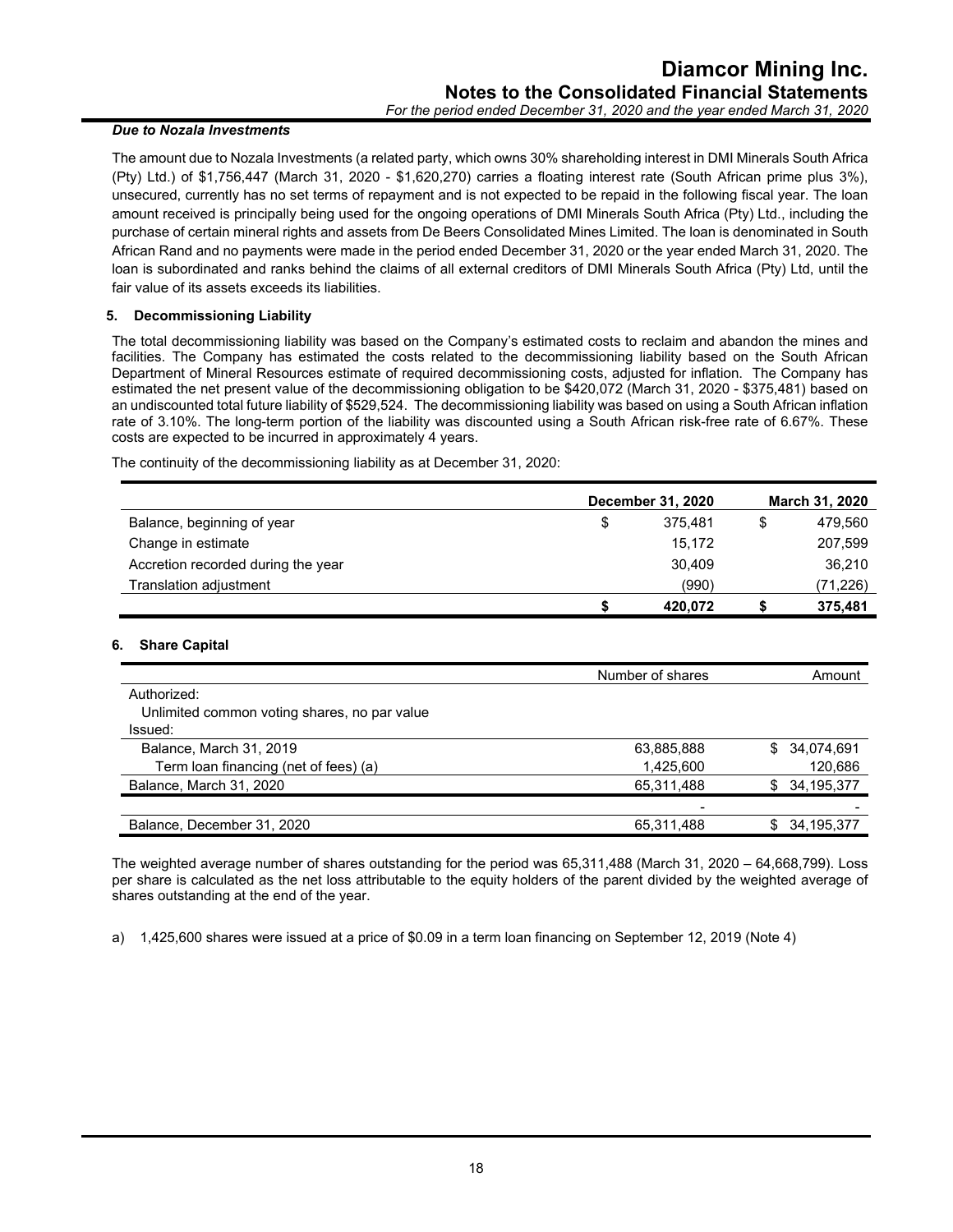#### *Warrants*

The following table summarizes the activity with respect to warrants issued, exercised and expired during the year:

|                                   |             | December 31, 2020     |                   | March 31, 2020        |
|-----------------------------------|-------------|-----------------------|-------------------|-----------------------|
|                                   |             | Weighted              |                   | Weighted              |
|                                   | Number of   | Average               | Number of         | Average               |
|                                   | Warrants    | <b>Exercise Price</b> | Warrants          | <b>Exercise Price</b> |
| Outstanding, beginning of year    | 7.935.104   | \$0.75                | 10.174.649        | \$1.04                |
| Warrants expired                  | (3,298,178) | 0.98                  | (2,952,345)       | 1.60                  |
| Warrants issued                   | 8,171,335   | 0.15                  | 712.800           | 0.16                  |
| Outstanding, end of year          | 12,808,261  | \$0.31                | 7,935,104         | \$0.75                |
| Exercisable, end of period & year | 12,808,261  | \$0.31                | 7.935.104         | \$0.75                |
|                                   |             |                       | December 30, 2020 | <b>March 31, 2020</b> |
| Balance, beginning of year        |             |                       | 958.759           | \$<br>2,090,956       |
| Warrants expired                  |             |                       | (533, 504)        | (1, 148, 757)         |
| Warrants issued                   |             |                       | 233,293           | 16,560                |
| Balance, end of period & year     |             |                       | \$<br>658,548     | \$<br>958,759         |

There were 8,171,335 warrants issued in the period ended December 31, 2020. (March 31, 2020 – 712,800). The warrant valuation was calculated using the Black-Scholes pricing model with the following assumptions: zero dividend yield, expected volatility of 83 and 112% and risk-free rate of 0.23%. Warrant pricing models require the input of highly subjective assumptions including the expected price volatility. Changes in the subjective input assumptions can materially affect the fair value estimated, and therefore the existing models do not necessarily provide a reliable single measure of the fair value of the Company's warrants. The warrants issued in the period ended December 31, 2020 are exercisable for a period of two years from the date of issue.

The Company may modify the terms of warrants originally granted. When modifications exist, the Company will maintain the original fair value of the warrant.

| Number of warrants outstanding |                | Weighted average |                   |
|--------------------------------|----------------|------------------|-------------------|
|                                |                |                  |                   |
| and exercisable                | Exercise Price | remaining life   | Expiry date       |
| 2,863,169                      | \$0.60         | .47              | June 20, 2021     |
| 1.773.757                      | \$0.60         | .67              | August 29, 2021   |
| 2,727,143                      | \$0.15         | .90              | October 21, 2022  |
| 5,444,192                      | \$0.15         | .99              | December 21, 2022 |
| 12,808,261                     | \$0.31         |                  |                   |

The following warrants were outstanding at December 31, 2020:

#### **S***tock options*

The Company amended a formal stock option plan on December 18, 2018 and follows the TSX Venture Exchange (the "Exchange") policy under which it is authorized to grant options to Directors, employees and consultants to acquire up to 12,777,177 of its issued and outstanding common shares. Under the policy, the exercise price of each option is equal to the market price of the Company's stock, less applicable discounts permitted by the Exchange, as calculated on the date of grant. The options can be granted for a maximum term of 5 years.

The following table summarizes the activity with respect to options granted and exercised during the year:

|                                |                          | December 31, 2020     | <b>March 31, 2020</b> |                         |  |
|--------------------------------|--------------------------|-----------------------|-----------------------|-------------------------|--|
|                                | <b>Weighted Average</b>  |                       | Number of             | <b>Weighted Average</b> |  |
|                                | Number of options        | <b>Exercise Price</b> | Options               | <b>Exercise Price</b>   |  |
| Outstanding, beginning of year | 12,750,000               | \$ 0.31               | 2.950.000             | \$1.00                  |  |
| Options expired                |                          |                       | (100,000)             | \$1.00                  |  |
| Options issued                 | $\overline{\phantom{a}}$ |                       | 9,900,00              | \$0.11                  |  |
| Outstanding, end of year       | 12.750.000               | \$0.31                | 12,750,000            | \$0.31                  |  |
| Exercisable, end of year       | 12,750,000               | \$0.31                | 12,750,000            | \$0.31                  |  |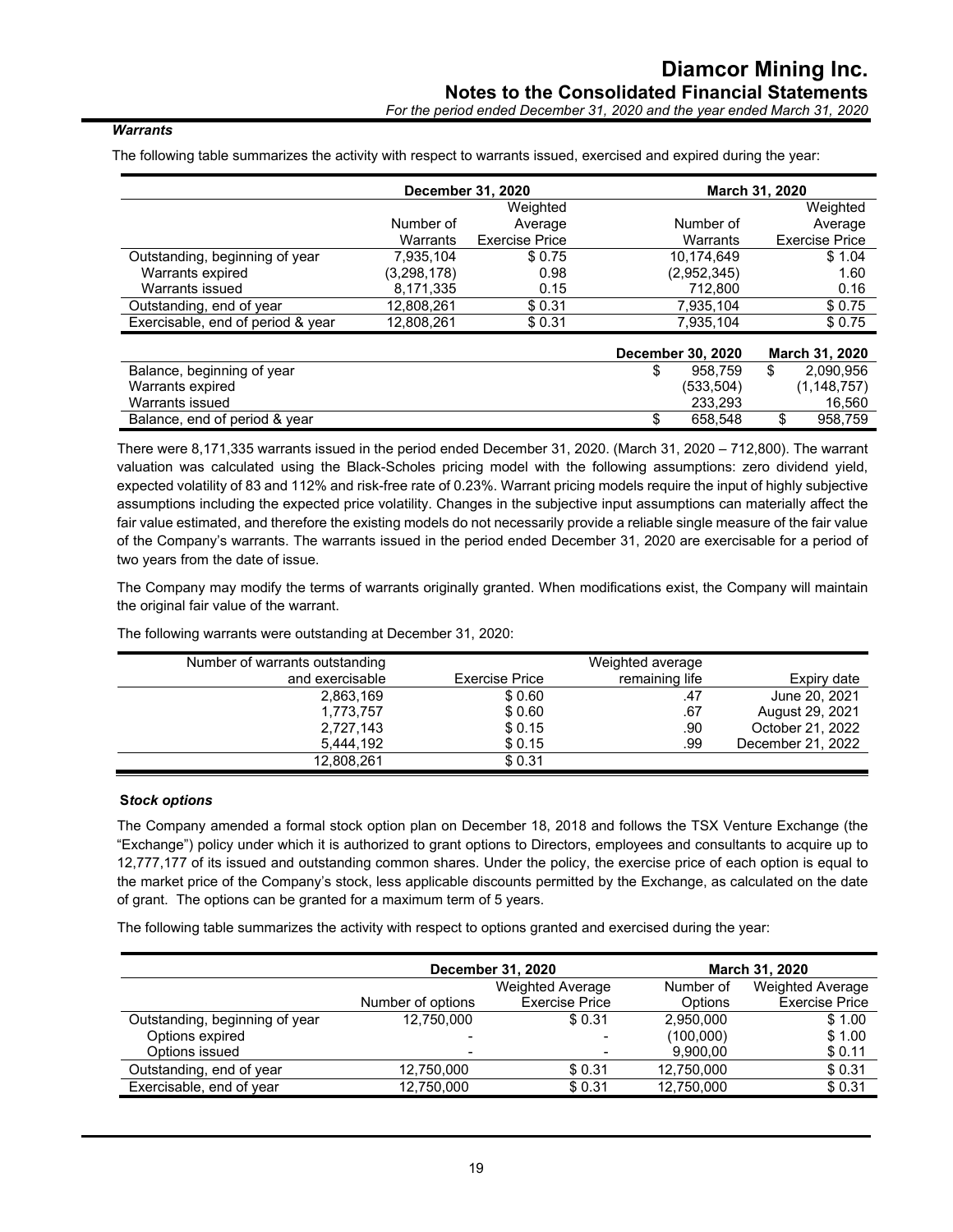### **Diamcor Mining Inc. Notes to the Consolidated Financial Statements**

*For the period ended December 31, 2020 and the year ended March 31, 2020*

| Number of options outstanding |                | Weighted average |                  |
|-------------------------------|----------------|------------------|------------------|
| and exercisable               | Exercise Price | remaining life   | Expiry date      |
| 300,000                       | \$1.00         | 0.17             | March 2, 2021    |
| 2,550,000                     | \$1.00         | 0.23             | March 21, 2021   |
| 6.500.000                     | \$0.11         | 3.56             | October 21, 2024 |
| 3.400.000                     | \$0.11         | 3.80             | November 4, 2024 |
| 12,750,000                    |                |                  |                  |

The following stock options were outstanding at March 31, 2020:

| Number of options outstanding |                       | Weighted average |                  |
|-------------------------------|-----------------------|------------------|------------------|
| and exercisable               | <b>Exercise Price</b> | remaining life   | Expiry date      |
| 300.000                       | \$1.00                | .92              | March 2, 2021    |
| 2.550.000                     | \$1.00                | .98              | March 21, 2021   |
| 6,500,000                     | \$0.11                | 4.31             | October 21, 2024 |
| 3,400,000                     | \$0.11                | 4.55             | November 4, 2024 |
| 12,750,000                    |                       |                  |                  |

#### *Share-based compensation*

There were nil options issued by the Company in the period ended December 31, 2020 (March 31, 2020 – 9,900,000). The option valuation in the year ended March 31, 2020 was calculated using the Black-Scholes pricing model with the following assumptions: zero dividend yield, expected volatility between 79-81% and risk-free rate between 1.53-1.57%. Option pricing models require the input of highly subjective assumptions including the expected price volatility. Changes in the subjective input assumptions can materially affect the fair value estimated, and therefore the existing models do not necessarily provide a reliable single measure of the fair value of the Group's stock options.

#### **7. Contributed Surplus**

| <b>Balance, March 31, 2019</b> | 11,571,195 |
|--------------------------------|------------|
| Expiry of warrants (note 6)    | 1.148.757  |
| Issuance of options (note 6)   | 670.190    |
| Balance, March 31, 2020        | 13,390,142 |
| Expiry of warrants (note 6)    | 533.504    |
| Balance, December 31, 2020     | 13,923,646 |

#### **8. Related Party Transactions**

The Company paid or accrued the following to Directors, officers, and to companies controlled by Directors of the Company:

|                         | December 31,<br>2020     | March 31,<br>2020 |
|-------------------------|--------------------------|-------------------|
| Salaries and consulting | \$336,450                | \$406,950         |
| Directors' fees         | 58,000                   | 68,000            |
| <b>Incentives</b>       | $\overline{\phantom{a}}$ | 180.000           |

As at December 31, 2020, the Company owed \$169,268 of incentives payable and expenses (March 31, 2020 - \$103,720) to Directors of the Company and companies controlled by a Director amounts are included in accounts payable. In August 2019, \$155,000 of related party accounts payable were settled as a result of related parties participating in an announced financing. These transactions were in the normal course of operations and are measured at fair value at initial recognition.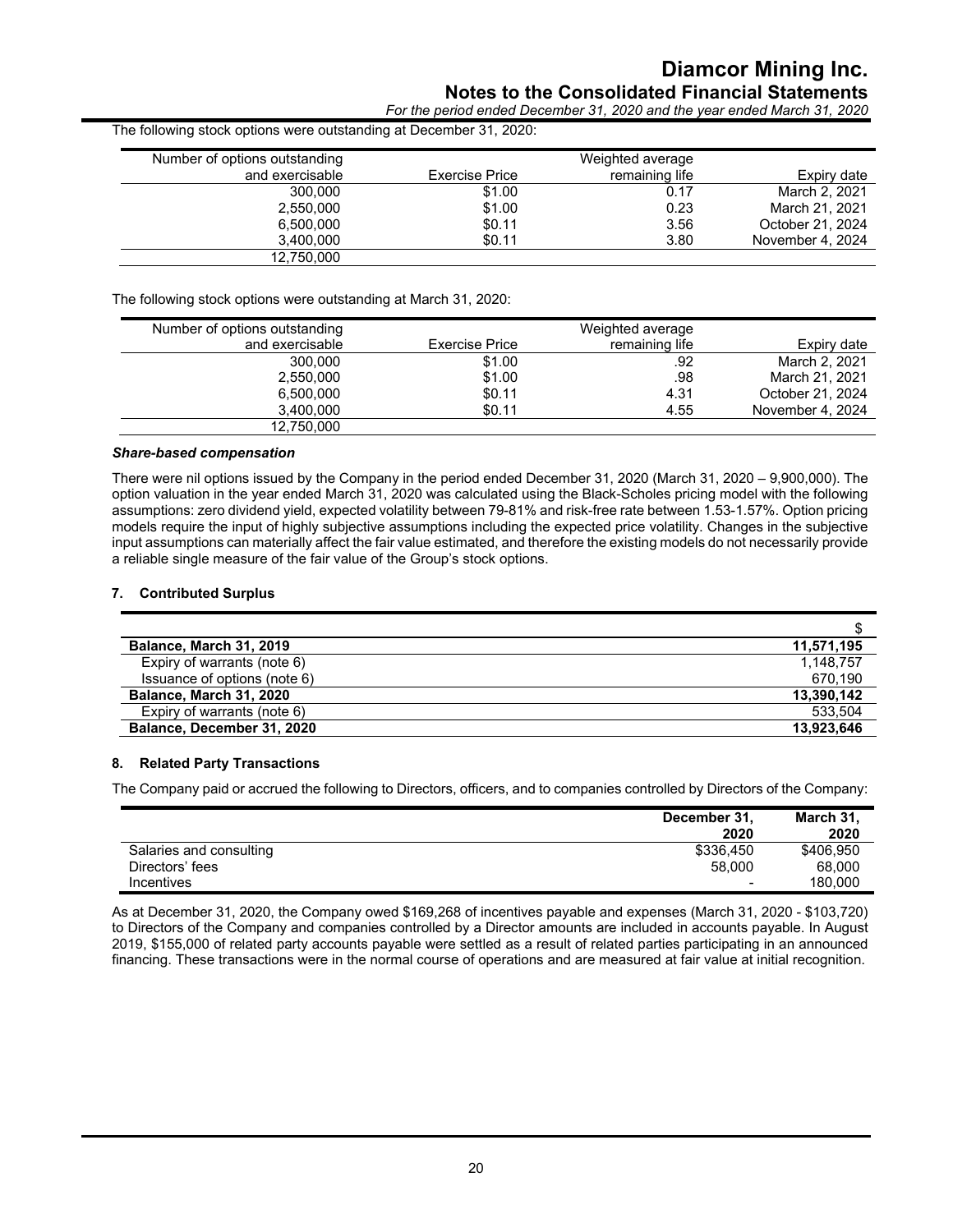#### **9. Segmented Information**

The Company's primary business is the exploration and development of diamond properties in Africa so there is only one reportable operating segment. The reportable segments are those operations whose operating results are reviewed by the chief operating decision makers to make decisions about resources to be allocated to the segment and assess its performance provided those operations pass certain quantitative thresholds. Operations whose revenues, earnings or losses, or assets exceed 10% of the total consolidated revenue, earnings or losses, or assets are reportable segments. In order to determine reportable segments, management reviewed various factors, including geographical locations and managerial structure.

Details of identifiable assets by geographic segments are as follows:

|                          |    |              |     | Property, |    | Cash and               |    |                     |
|--------------------------|----|--------------|-----|-----------|----|------------------------|----|---------------------|
|                          |    |              |     | Plant and |    | Equivalents and        |    |                     |
|                          |    | Total Assets |     | Equipment |    | <b>Restricted Cash</b> |    | <b>Other Assets</b> |
| <b>December 31, 2020</b> |    |              |     |           |    |                        |    |                     |
| Canada                   | \$ | 180.544      | \$  | 2,722     | \$ | 90,731                 | \$ | 87,091              |
| South Africa             |    | 8,146,948    |     | 6,961,576 |    | 749,963                |    | 435,409             |
|                          | S  | 8,327,492    | \$. | 6.964.298 | \$ | 840.694                |    | 522,500             |
| March 31, 2020           |    |              |     |           |    |                        |    |                     |
| Canada                   | \$ | 56.698       | \$  | 4.339     | \$ | 9.530                  | \$ | 42,829              |
| South Africa             |    | 8,962,350    |     | 7,496,843 |    | 645,170                |    | 820,337             |
|                          |    | 9.019.048    |     | 7.501.182 |    | 654.700                |    | 863.166             |

#### **10. Financial Instruments**

#### *Fair values*

IFRS defines fair value as the price that would be received to dispose of an asset or paid to transfer a liability in an orderly transaction between market participants at the measurement date. The Company classifies the fair value of the financial instruments according to the following hierarchy based on the number of observable inputs used to value the instrument.

- Level 1 Inputs to the valuation methodology are quoted prices for identical assets or liabilities in active markets.
- Level 2 Fair values of financial assets and liabilities in level 2 are based on inputs other than level 1. Inputs to the valuation methodology included quoted prices for identical assets or liabilities in active markets, and inputs that are observable for the asset or liability, either directly or indirectly, for substantially the full term of the financial instrument. Level 2 valuations are based on inputs, including quoted forward prices for commodities, time value and volatility factors, which can be substantially observed or corroborated in the marketplace.
- Level 3 Inputs to the valuation methodology are not based on observable market data.

The Company's financial instruments consist of cash and cash equivalents, restricted cash, accounts receivable, accounts payable, short term debt, amounts due to Nozala Investments and long-term debt. The fair value of cash and cash equivalents and restricted cash, accounts receivable and accounts payable and short-term debt approximate their carrying values due to the short-term maturities of these items. The fair value of the Nozala Investments loan approximates the carrying value as the interest rate floats with prime. The fair value of the long-term debt approximates the carrying value as the interest rate is a market rate for similar instruments.

The Company's cash and cash equivalents and restricted cash have been assessed on the fair value hierarchy described above and are classified as Level 1.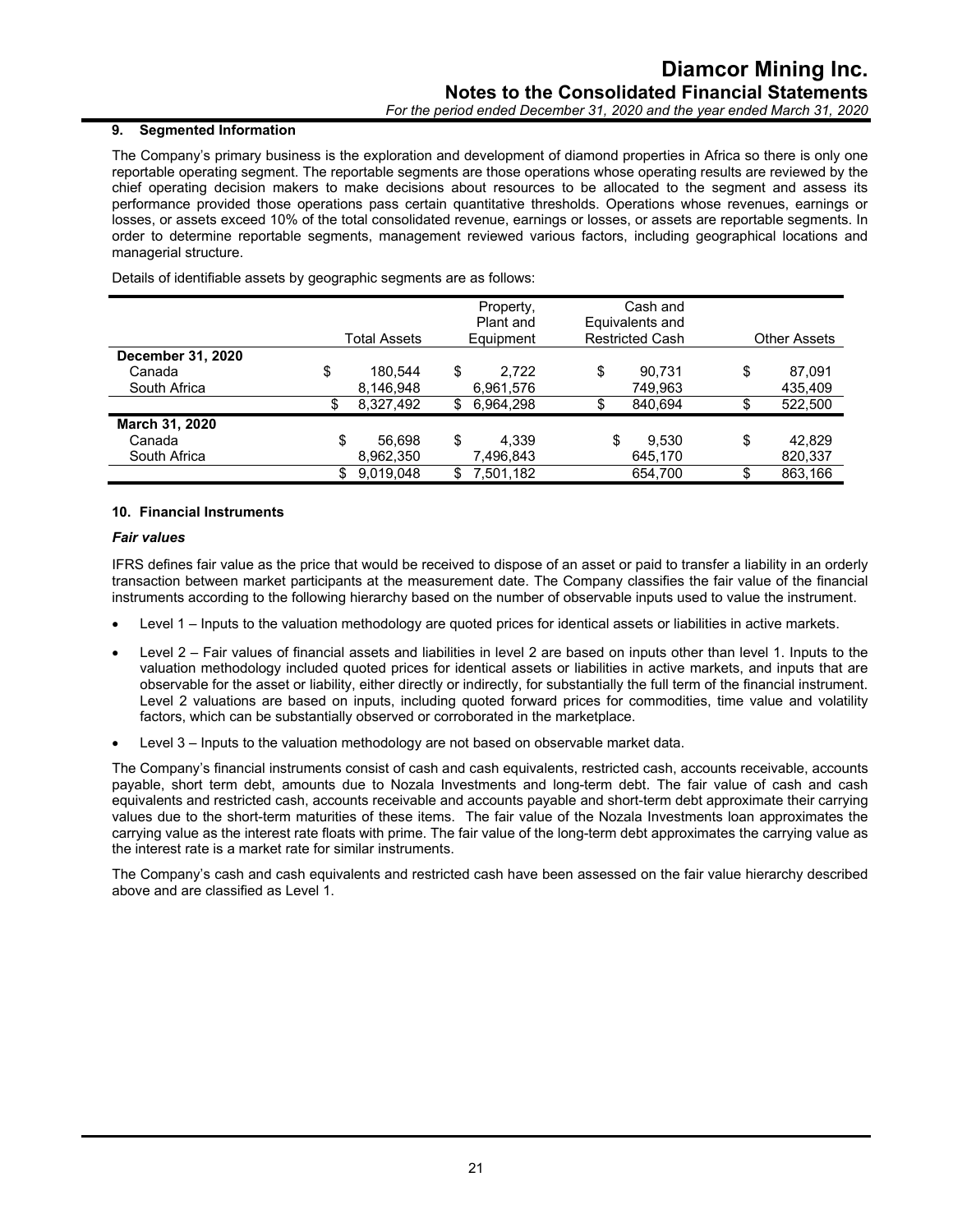#### *Financial risks*

The Company's activities result in exposure to a variety of financial risks, including risks related to credit, market risk (currency fluctuation and interest rates) and liquidity risk.

a) Credit risk

The Company is exposed to credit risk only with respect to uncertainties as to timing and collectability of accounts receivable, cash and cash equivalents and restricted cash. The Company mitigates credit risk through standard credit and reference checks. There are no material financial assets that the Company considers past due. The Company currently holds the majority of its cash and cash equivalents and restricted cash in large financial institutions in Canada and South Africa and does not expect any significant risk associated with those deposits. The accounts receivable includes sales taxes refundable due from the Government of South Africa and Canada \$67,463 (March 31, 2020 - \$463,417) as well as trade receivables of \$13,251 (March 31, 2020 - \$50,331). The Company does not foresee any significant risk in the collection of these accounts receivable.

The trade accounts receivable aging amounts are as follows:

|              | December 31, 2020 | <b>March 31, 2020</b>    |
|--------------|-------------------|--------------------------|
| $0-30$ days  | \$67,463          | \$50,331                 |
| 31-90 days   | -                 | -                        |
| $120+$ davs  | -                 | $\overline{\phantom{0}}$ |
| <b>Total</b> | \$67,463          | \$50,331                 |

The maximum exposure to credit risk for the Company as at the reporting date is the carrying value of cash and cash equivalents, restricted cash and trade receivables disclosed above.

b) Interest rate

The Company is not exposed to any material interest rate risk as the Company's long-term debt has a fixed rate of interest, except for the Nozala Investments loan and Caterpillar Financial (Note 4) which have a variable rate of interest of South African prime rate plus 3% and South African prime rate plus 2.5%. A 1% change in the South African prime rate would result in net loss increasing or decreasing by approximately \$16,000.

c) Foreign currency risk

The Company is exposed to financial risk arising from fluctuations in foreign exchange rates and the degree of volatility of these rates. The Company does not use derivative instruments to reduce its exposure to foreign currency risk.

The Company's subsidiaries in South Africa operate using principally the United States Dollar and the South African Rand and as such may be negatively affected by fluctuations in foreign exchange rates when translating from the currency of measurement of the Company's subsidiaries to the Company's reporting currency. The Company's monetary assets and liabilities denominated in South African Rand include:

|                                               | December 31, 2020 | March 31, 2020 |
|-----------------------------------------------|-------------------|----------------|
| Cash and cash equivalents and restricted cash | \$749.963         | \$645.170      |
| Accounts receivable                           | 76.009            | 507.911        |
| Accounts payable                              | 263.731           | 785.975        |
| Long-term debt                                | 4.057.741         | 3.817.905      |

A 5% change in the South African Rand would result in total net loss increasing or decreasing by approximately \$80,000.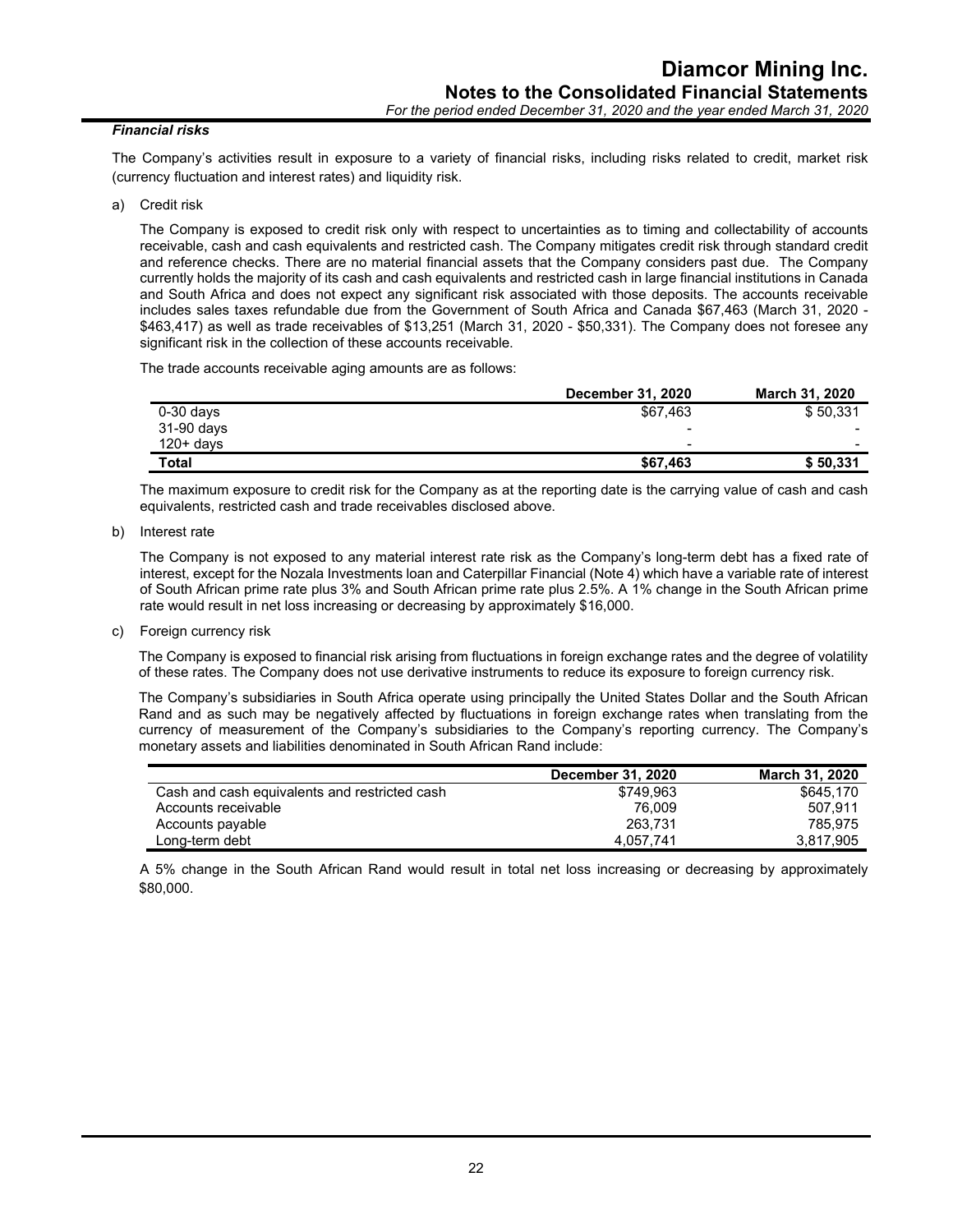#### d) Liquidity risk

Liquidity risk is the risk that the Company will not be able to meet its financial obligations when they fall due. The Company manages this risk through management of its cash flow from operations and its capital structure. Based on senior Management's and the Board of Directors' review of ongoing operations, the Company may revise timing of capital expenditures, bank loans, including project specific loans, or issue equity or a combination thereof.

The Company's current financial liabilities of \$6,100,998 are payable within one year. The Company enters contractual obligations in the normal course of business operations. Management believes the Company's requirements for capital expenditures, working capital and ongoing commitments (including long-term debt) can be financed from existing cash, issuing equity, cash flow provided by operating activities, existing bank loans and by acquiring new project loans.

The table below summarizes the maturity profile of the Company's financial liabilities as at December 31, 2020 based on contractual undiscounted payments:

|                           | <b>Current</b>  | <b>Fiscal</b><br>2022    | Fiscal<br>2023           | Fiscal<br>2024           | <b>Thereafter</b> |
|---------------------------|-----------------|--------------------------|--------------------------|--------------------------|-------------------|
| Accounts payable          | \$579.474       | c<br>$\blacksquare$      | $\,$                     | $\blacksquare$           |                   |
| Long-term debt            | 5,376,395       | 708.515                  | 778.833                  | 707.757                  |                   |
| Short term debt           | 145.129         |                          |                          |                          |                   |
| Due to Nozala investments | $\qquad \qquad$ | $\overline{\phantom{0}}$ | $\overline{\phantom{0}}$ | $\overline{\phantom{a}}$ | 1.756.447         |
|                           | \$6,100,998     | \$<br>$\qquad \qquad$    | $\,$                     | $\blacksquare$           | \$1.756.447       |

#### e) Commodity price risk

Commodity price risk is the risk that the fair value or future cash flows will fluctuate because of changes in commodity prices. Commodity prices for diamonds are impacted by not only the relationship between the Canadian, United States Dollar and South African Rand, but also world economic events that dictate the levels of supply and demand. The Company is exposed to the risk of declining prices for diamonds resulting in a corresponding reduction in projected cash flow. Reduced cash flow may result in lower levels of capital being available for field activity, thus compromising the Company's capacity to grow production. The Company did not have any fixed price commodity price contracts in place as at or during the period ended December 31, 2020 and the year ended March 31, 2020. The Company's operational results and financial condition are largely dependent on the commodity price received for its diamond production. Diamond prices have fluctuated widely in recent years due to global and regional factors including supply and demand fundamentals, inventory levels, economic and geopolitical factors. A 5% change in the price of diamonds would result in total net loss increasing or decreasing by approximately \$24,000.

#### **11. Capital Management**

The Company's objectives when managing capital are: (i) to maintain a strong capital structure, which optimizes the cost of capital at acceptable risk; and (ii) to maintain investor, creditor and market confidence to sustain the future development of the business. The Company manages its capital structure and adjusts it considering changes in economic conditions and the risk characteristics of its underlying assets. The Company, from time-to-time, may adjust capital spending, issue new common shares, issue new debt or repay existing debt. The Company's capital is not subject to any restrictions.

The Company manages the following as capital:

|                                | December 31, 2020 |   | <b>March 31, 2020</b> |
|--------------------------------|-------------------|---|-----------------------|
| Working capital                | \$<br>(5,362,764) |   | (6,958,167)           |
| Long-term debt                 | \$<br>11,365,558  | Φ | 8,255,315             |
| Shareholders' (deficit) equity | \$<br>(4,873,086) | ง | (2,463,942)           |

Working capital is calculated based on current assets less current liabilities.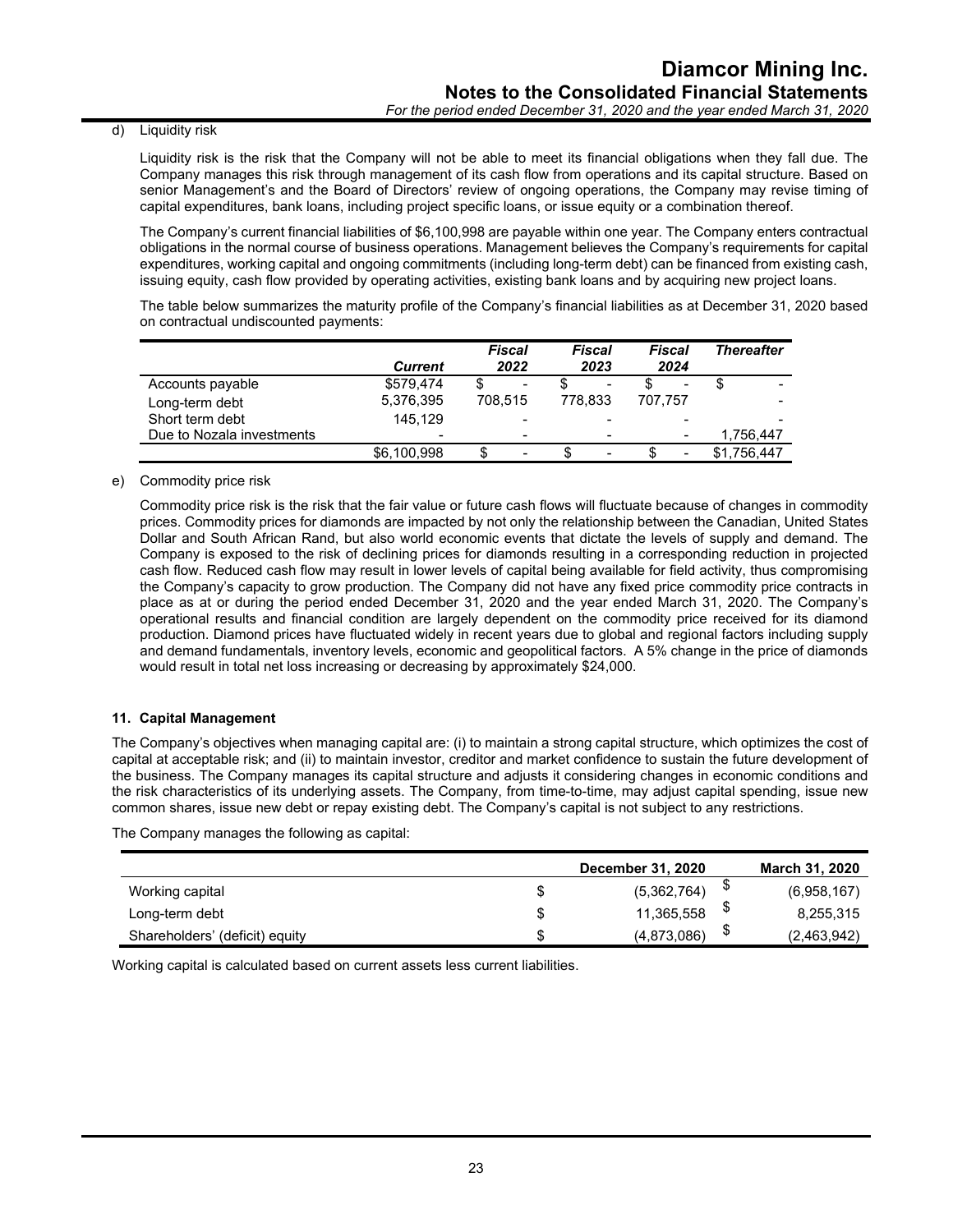#### **12. Commitments**

The Company has a commitment to month-to-month lease office space at a rate of \$3,609 per month (March 31, 2019 - \$3,469). The minimum lease payments under this lease are \$43,308 per year (March 31, 2019 - \$41,628).

#### **13. Accounts Payable**

Trade and other payables consist of the following components:

|                     | December 31, 2020 | <b>March 31, 2020</b>    |
|---------------------|-------------------|--------------------------|
| Trade payables      | 560,747<br>\$     | 960,845<br>S             |
| Taxes               |                   | 63,451<br>$\blacksquare$ |
| Salary and benefits | 18.727            | 26,263                   |
|                     | 579,473           | 1,050,558                |

Trade payables are non-interest bearing and are normally settled on 30-day terms.

#### **14. Restricted Cash**

These amounts are encumbered by a guarantee by Standard Bank of South Africa Limited for certain rehabilitation obligations and electrical guarantees. The encumbered amount as at December 31, 2020 was \$624,960 (March 31, 2020 - \$622,613).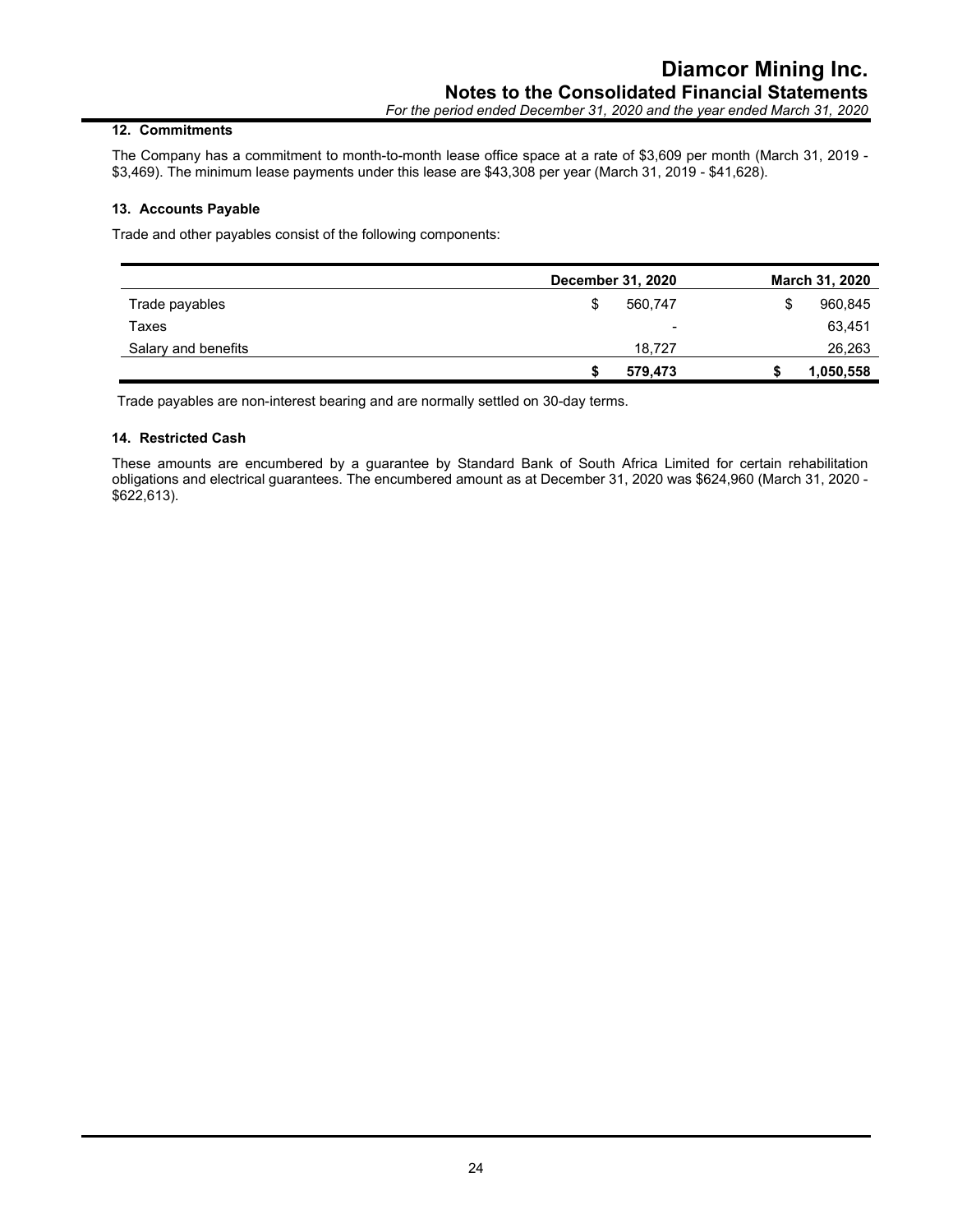#### **15. Non-Controlling Interests (NCI)**

Set out below is summarized financial information for the Company's subsidiary that has non-controlling interests that are material to the Company. The amounts disclosed for the subsidiary are before inter-company eliminations:

#### **DMI Minerals South Africa (Pty) Ltd.**

|                                                   | December 31, 2020 March 31, 2020 |                |    |                |
|---------------------------------------------------|----------------------------------|----------------|----|----------------|
| <b>Summarized Statement of Financial Position</b> |                                  |                |    |                |
| <b>Current assets</b>                             | \$                               | 1,043,434      | \$ | 443,083        |
| <b>Current liabilities</b>                        |                                  | 27,919,038     |    | 26,909,788     |
| <b>Current net assets</b>                         |                                  | (26, 875, 604) |    | (26, 466, 705) |
| Non-current assets                                |                                  | 3,748,323      |    | 4,463,170      |
| Non-current liabilities                           |                                  | 1,756,447      |    | 1,995,751      |
| <b>Non-current net assets</b>                     |                                  | 1,991,876      |    | 2,467,419      |
| <b>Net liabilities</b>                            |                                  | (24,883,728)   |    | (23,999,286)   |
| Sales                                             |                                  | 476,845        |    | 3,693,784      |
| (Loss) for the period                             |                                  | (862, 751)     |    | (379, 967)     |
| Total comprehensive (loss)                        |                                  | (862, 751)     |    | (379, 967)     |
| (Loss) allocated to NCI                           |                                  | (258, 825)     |    | (113,990)      |
| <b>Summarized Statement of Cash-Flows</b>         |                                  |                |    |                |
| Cash-flows from                                   |                                  |                |    |                |
| operating activities                              |                                  | (975, 713)     |    | 32,446         |
| Cash-flows from                                   |                                  |                |    |                |
| investing activities                              |                                  |                |    | (15, 136)      |
| Cash-flows from                                   |                                  |                |    |                |
| financing activities                              |                                  | 991,765        |    | (103, 340)     |
| Net increase in cash and cash equivalents         | \$                               | 16.052         | \$ | (86,030)       |

#### **16. Subsequent Events**

On January 6, 2021, an investor in the convertible loan financing, converted the principal of their promissory note into 3,571,428 Common Shares of the Company as per the conversion terms of the note.

On January 11, 2021, a third tranche of convertible debt was closed for gross proceeds of \$420,000.

On January 31, 2021, 300,000 options granted to an employee expired.